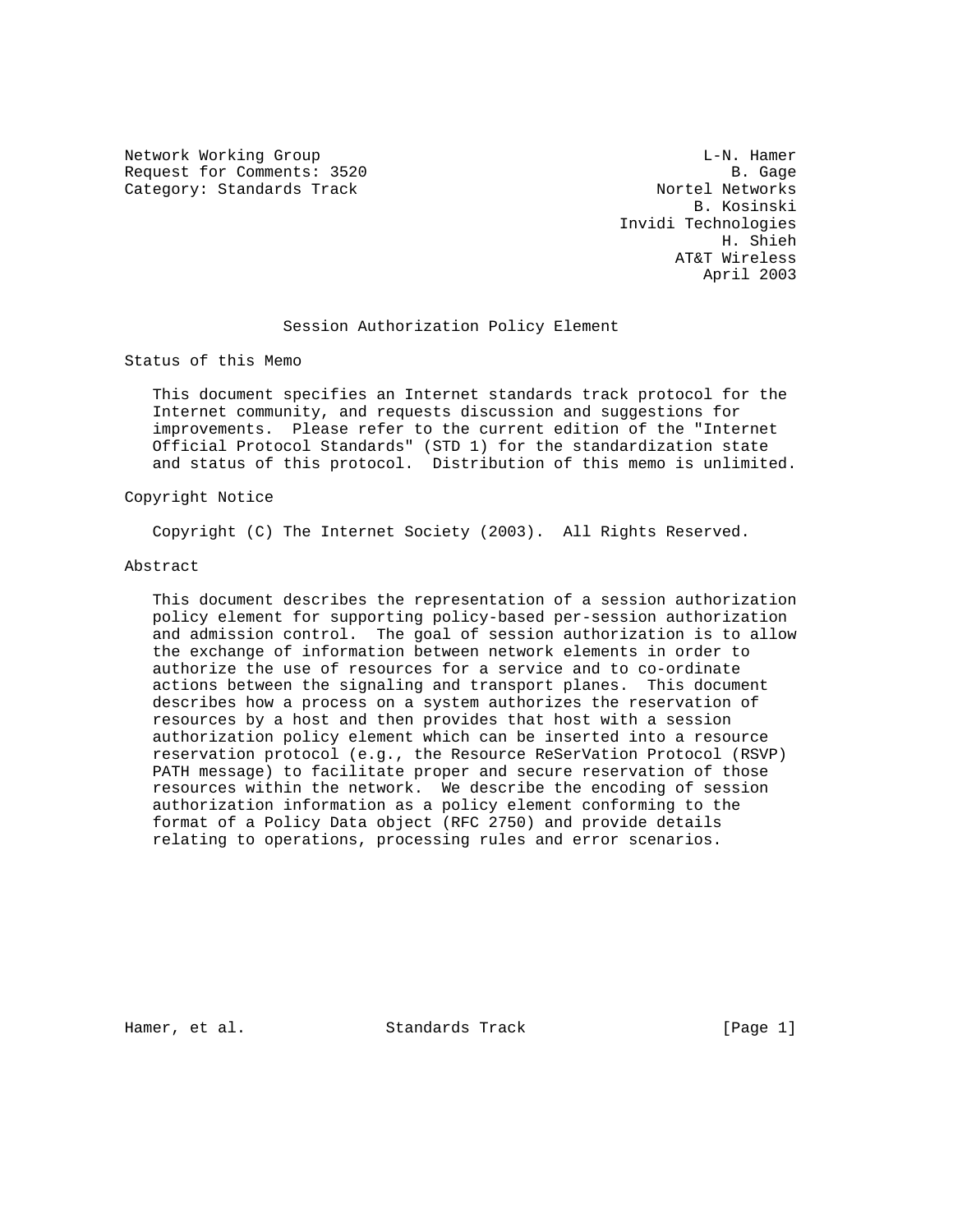# Table of Contents

|       | 1. Conventions used in this document3                          |
|-------|----------------------------------------------------------------|
| 2.    |                                                                |
|       | 3. Policy Element for Session Authorization4                   |
|       |                                                                |
|       | 3.2 Session Authorization Policy Element4                      |
|       | 3.3 Session Authorization Attributes4                          |
|       |                                                                |
|       |                                                                |
|       |                                                                |
|       |                                                                |
|       |                                                                |
|       |                                                                |
|       | 3.3.7 Resources Authorized11                                   |
|       |                                                                |
| $4$ . | Integrity of the AUTH_SESSION policy element13                 |
|       |                                                                |
|       | 4.1.1 Operational Setting using shared symmetric keys13        |
|       |                                                                |
|       | 4.2.1. Operational Setting using Kerberos15                    |
|       |                                                                |
|       | 4.3.1. Operational Setting for public key based                |
|       |                                                                |
|       | 4.3.1.1 X.509 V3 digital certificates17                        |
|       | 4.3.1.2 PGP digital certificates17                             |
|       |                                                                |
|       |                                                                |
|       | 5.2 The associated model with one policy server18              |
|       | 5.3 The associated model with two policy servers19             |
|       |                                                                |
|       |                                                                |
|       | 6.1 Generation of the AUTH_SESSION by the authorizing entity20 |
|       | 6.2 Message Generation (RSVP Host)20                           |
|       | 6.3 Message Reception (RSVP-aware Router)20                    |
|       | 6.4 Authorization (Router/PDP)21                               |
|       |                                                                |
|       |                                                                |
|       |                                                                |
|       |                                                                |
|       |                                                                |
|       |                                                                |
|       |                                                                |
|       |                                                                |
|       |                                                                |
|       |                                                                |
|       |                                                                |

Hamer, et al. Standards Track [Page 2]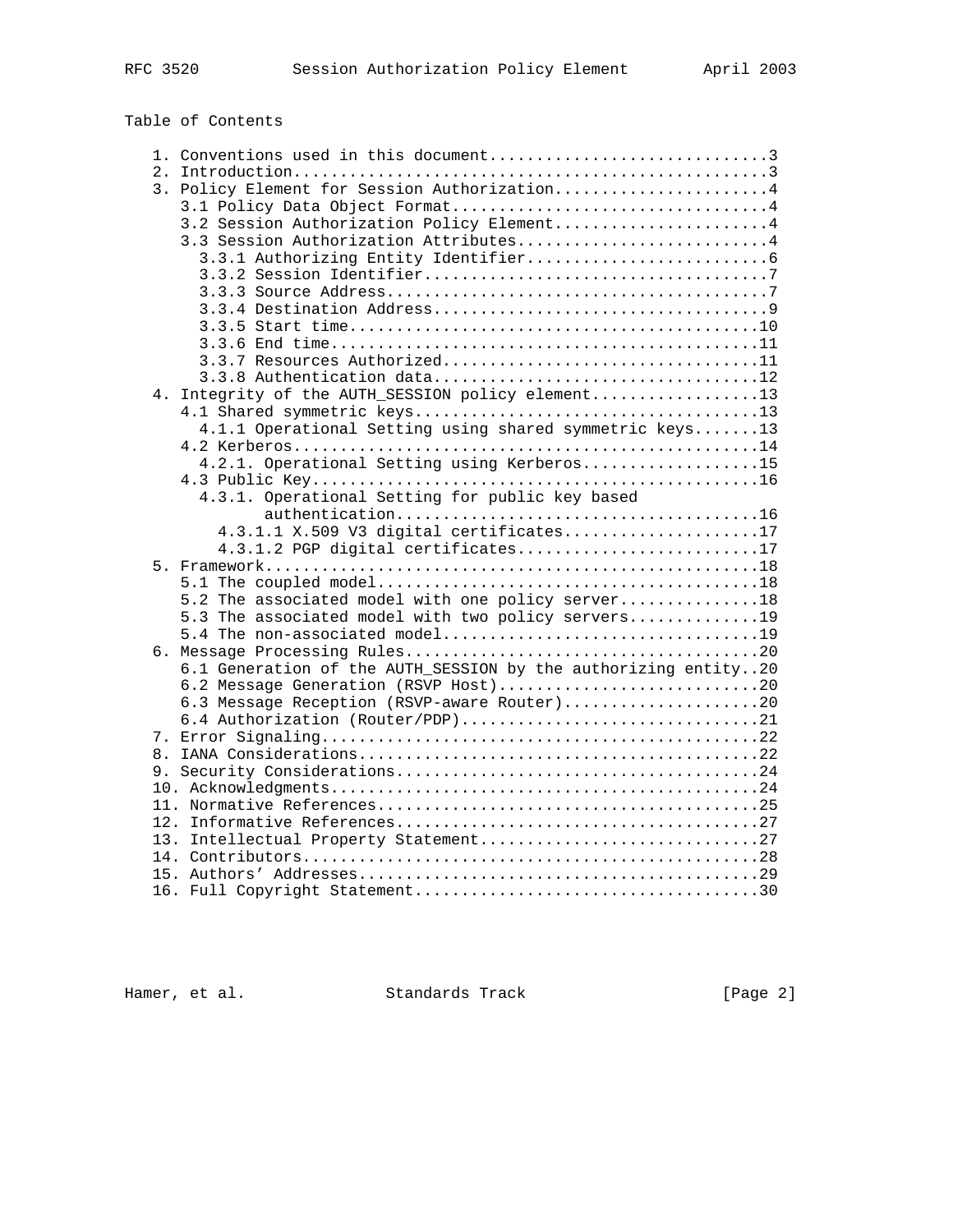1. Conventions used in this document

 The key words "MUST", "MUST NOT", "REQUIRED", "SHALL", "SHALL NOT", "SHOULD", "SHOULD NOT", "RECOMMENDED", "MAY", and "OPTIONAL" in this document are to be interpreted as described in BCP 14, RFC 2119 [RFC-2119].

2. Introduction

 RSVP [RFC-2205] is one example of a resource reservation protocol that is used by a host to request specific services from the network for particular application data streams or flows. RSVP requests will generally result in resources being reserved in each router along the data path. RSVP allows users to obtain preferential access to network resources, under the control of an admission control mechanism. Such admission control is often based on user or application identity [RFC-3182], however, it is also valuable to provide the ability for per-session admission control.

 In order to allow for per-session admission control, it is necessary to provide a mechanism for ensuring use of resources by a host has been properly authorized before allowing the reservation of those resources. In order to meet this requirement, there must be information in the resource reservation message which may be used to verify the validity of the reservation request. This can be done by providing the host with a session authorization policy element which is inserted into the resource reservation message and verified by the network.

 This document describes the session authorization policy element (AUTH\_SESSION) used to convey information about the resources authorized for use by a session. The host must obtain an AUTH\_SESSION element from an authorizing entity via a session signaling protocol such as SIP [RFC-3261]. The host then inserts the AUTH\_SESSION element into the resource reservation message to allow verification of the network resource request; in the case of RSVP, this element MUST be encapsulated in the Policy Data object [RFC- 2750] of an RSVP PATH message. Network elements verify the request and then process the resource reservation message based on admission policy.

 [RFC-3521] describes a framework in which a session authorization policy element may be utilized to contain information relevant to the network's decision to grant a reservation request.

Hamer, et al. Standards Track [Page 3]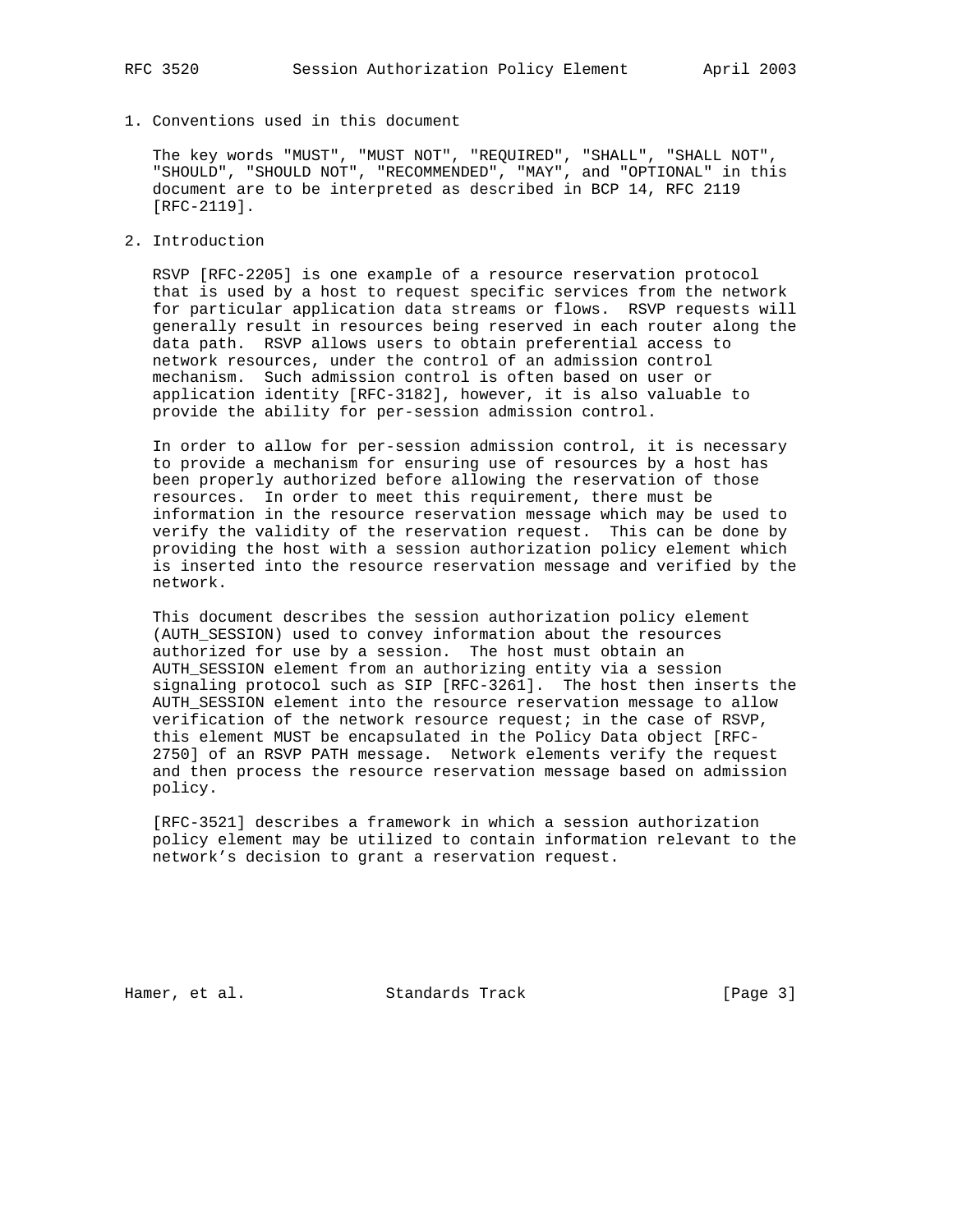3. Policy Element for Session Authorization

3.1 Policy Data Object Format

 The Session Authorization policy element conforms to the format of a POLICY\_DATA object which contains policy information and is carried by policy based admission protocols such as RSVP. A detailed description of the POLICY\_DATA object can be found in "RSVP Extensions for Policy Control" [RFC-2750].

3.2 Session Authorization Policy Element

 In this section we describe a policy element (PE) called session authorization (AUTH\_SESSION). The AUTH\_SESSION policy element contains a list of fields which describe the session, along with other attributes.

| Length | P-Type = AUTH SESSION                                    |  |
|--------|----------------------------------------------------------|--|
|        | -------------<br>// Session Authorization Attribute List |  |

Length: 16 bits

 The length of the policy element (including the Length and P-Type) is in number of octets (MUST be in multiples of 4) and indicates the end of the session authorization information block.

 P-Type: 16 bits (Session Authorization Type) AUTH\_SESSION = 0x04 The Policy element type (P-type) of this element. The Internet Assigned Numbers Authority (IANA) acts as a registry for policy element types as described in [RFC-2750].

 Session Authorization Attribute List: variable length The session authorization attribute list is a collection of objects which describes the session and provides other information necessary to verify the resource reservation request. An initial set of valid objects is described in Section 3.3.

3.3 Session Authorization Attributes

 A session authorization attribute may contain a variety of information and has both an attribute type and subtype. The attribute itself MUST be a multiple of 4 octets in length, and any attributes that are not a multiple of 4 octets long MUST be padded to a 4-octet boundary. All padding bytes MUST have a value of zero.

Hamer, et al. Standards Track [Page 4]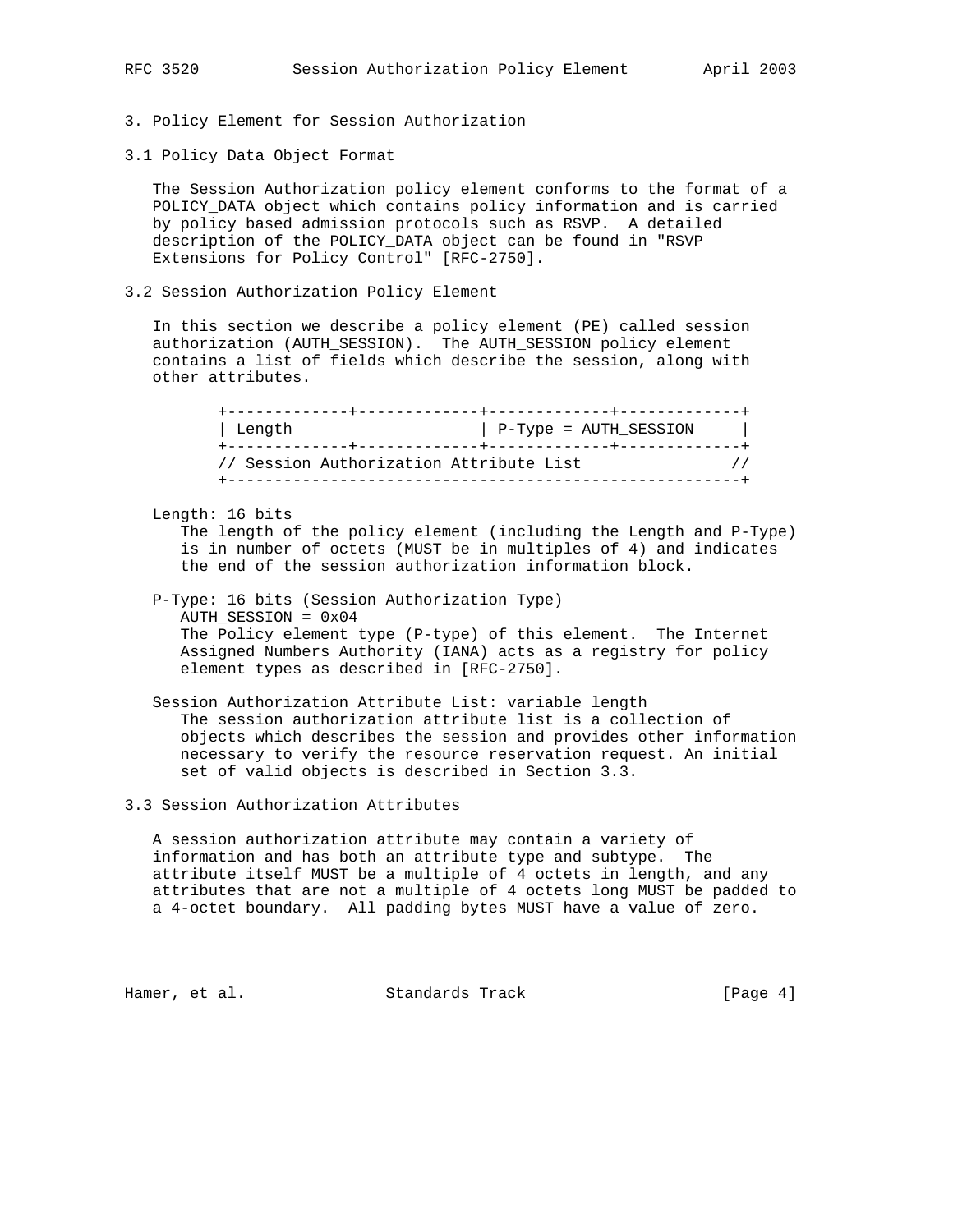|   |                                                                      | X-Type   SubType                                                                                                                                                                                                                                                          |  |
|---|----------------------------------------------------------------------|---------------------------------------------------------------------------------------------------------------------------------------------------------------------------------------------------------------------------------------------------------------------------|--|
|   | $\vert$ Value $\ldots$<br>.<br>+--------+--------+--------+--------+ |                                                                                                                                                                                                                                                                           |  |
|   | Length: 16 bits<br>long.                                             | The length field is two octets and indicates the actual length of<br>the attribute (including Length, X-Type and SubType fields) in<br>number of octets. The length does NOT include any bytes padding<br>to the value field to make the attribute a multiple of 4 octets |  |
|   | X-Type: 8 bits<br>following X-Types:                                 | Session authorization attribute type (X-Type) field is one octet.<br>IANA acts as a registry for X-Types as described in section 7,<br>IANA Considerations. Initially, the registry contains the                                                                          |  |
|   | 1 AUTH_ENT_ID                                                        | The unique identifier of the entity which<br>authorized the session.                                                                                                                                                                                                      |  |
| 2 | SESSION_ID                                                           | Unique identifier for this session.                                                                                                                                                                                                                                       |  |
| 3 | SOURCE ADDR                                                          | Address specification for the session<br>originator.                                                                                                                                                                                                                      |  |
|   | 4 DEST_ADDR                                                          | Address specification for the session<br>end-point.                                                                                                                                                                                                                       |  |
| 5 | START_TIME                                                           | The starting time for the session.                                                                                                                                                                                                                                        |  |
| 6 | END_TIME                                                             | The end time for the session.                                                                                                                                                                                                                                             |  |
| 7 | RESOURCES                                                            | The resources which the user is authorized<br>to request.                                                                                                                                                                                                                 |  |
| 8 | AUTHENTICATION DATA                                                  | Authentication data of the session<br>authorization policy element.                                                                                                                                                                                                       |  |
|   | SubType: 8 bits                                                      | Session authorization attribute sub-type is one octet in length.<br>The value of the SubType depends on the X-Type.                                                                                                                                                       |  |
|   | Value: variable length<br>The attribute specific information.        |                                                                                                                                                                                                                                                                           |  |

Hamer, et al. Standards Track [Page 5]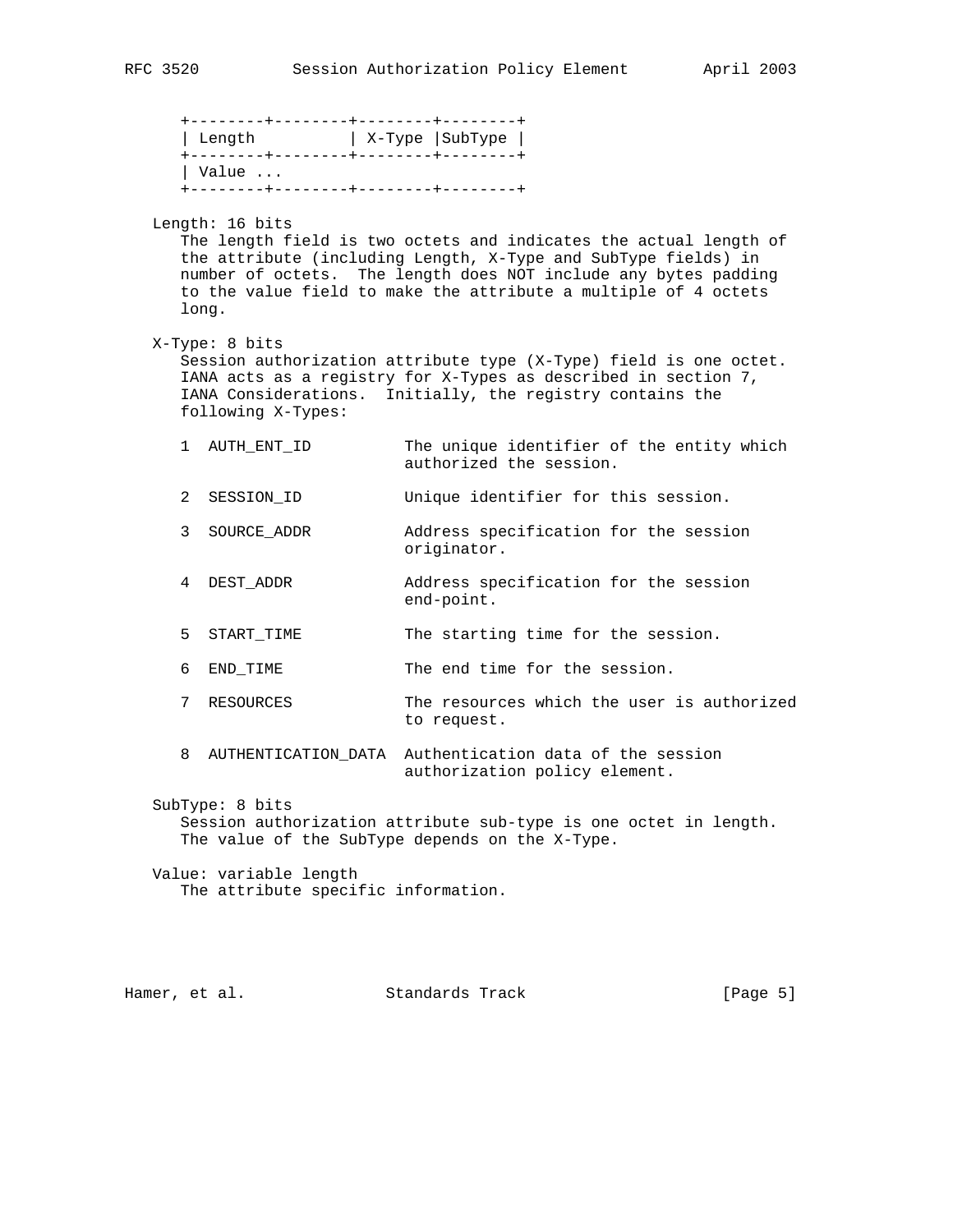## 3.3.1 Authorizing Entity Identifier

 AUTH\_ENT\_ID is used to identify the entity which authorized the initial service request and generated the session authorization policy element. The AUTH\_ENT\_ID may be represented in various formats, and the SubType is used to define the format for the ID. The format for AUTH\_ENT\_ID is as follows:

```
 +-------+-------+-------+-------+
 | Length |X-Type |SubType|
 +-------+-------+-------+-------+
 | OctetString ...
 +-------+-------+-------+-------+
```
Length

Length of the attribute, which MUST be > 4.

## X-Type

AUTH\_ENT\_ID

#### SubType

 The following sub-types for AUTH\_ENT\_ID are defined. IANA acts as a registry for AUTH\_ENT\_ID sub-types as described in section 7, IANA Considerations. Initially, the registry contains the following sub-types of AUTH\_ENT\_ID:

|  | 1 IPV4 ADDRESS | IPv4 address represented in 32 bits                                       |
|--|----------------|---------------------------------------------------------------------------|
|  | 2 IPV6 ADDRESS | IPv6 address represented in 128 bits                                      |
|  | 3 FODN         | Fully Oualified Domain Name as defined in<br>RFC 1034 as an ASCII string. |
|  | 4 ASCII DN     | X.500 Distinguished name as defined in RFC<br>2253 as an ASCII string.    |

- 5 UNICODE\_DN X.500 Distinguished name as defined in RFC 2253 as a UTF-8 string.
- 6 URI Universal Resource Identifier, as defined in RFC 2396.

 7 KRB\_PRINCIPAL Fully Qualified Kerberos Principal name represented by the ASCII string of a principal followed by the @ realm name as defined in RFC 1510 (e.g., principalX@realmY).

Hamer, et al. Standards Track [Page 6]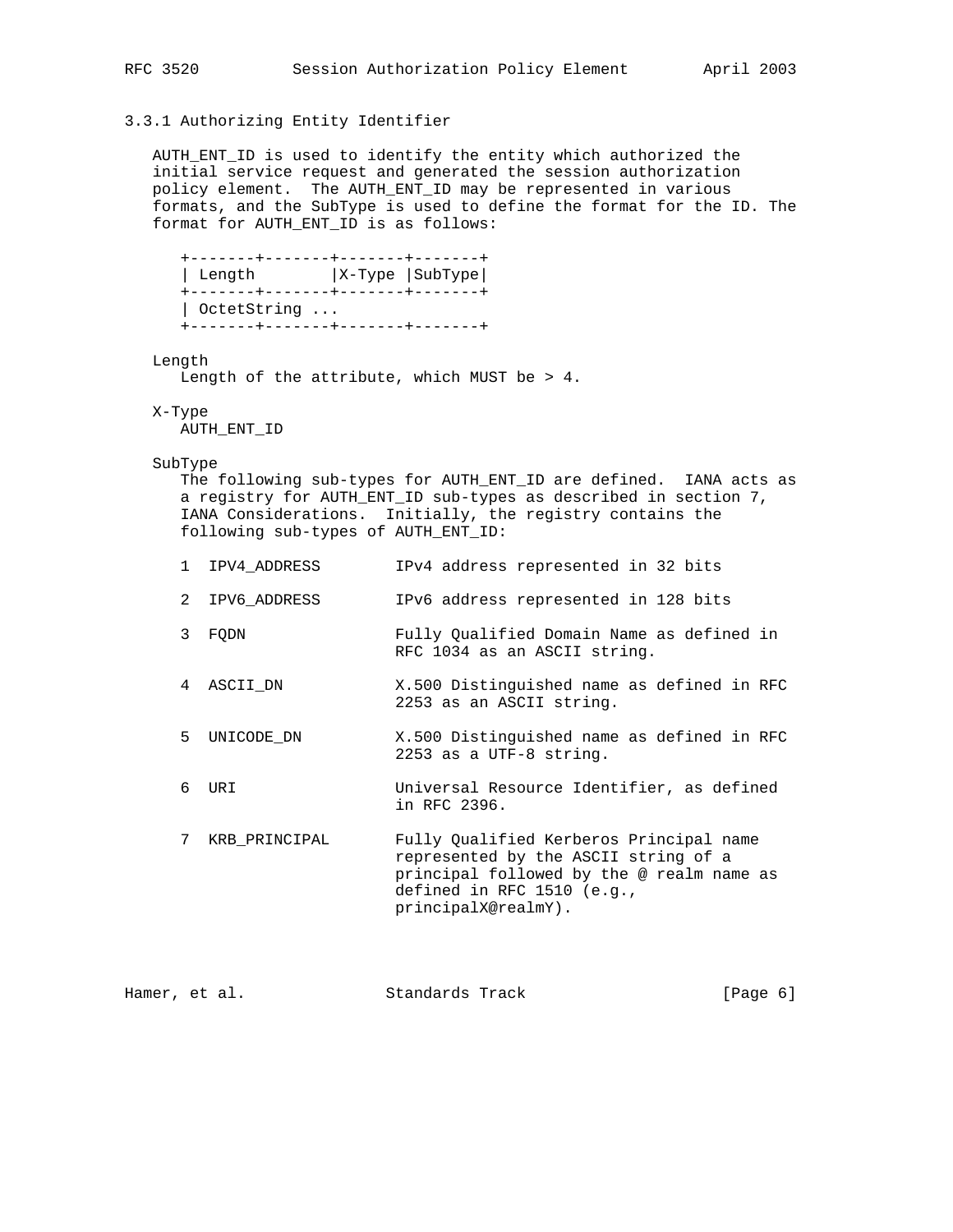UTF-8 string.

- 8 X509\_V3\_CERT The Distinguished Name of the subject of the certificate as defined in RFC 2253 as a
- 9 PGP\_CERT The PGP digital certificate of the authorizing entity as defined in RFC 2440.

 OctetString Contains the authorizing entity identifier.

### 3.3.2 Session Identifier

 SESSION\_ID is a unique identifier used by the authorizing entity to identify the request. It may be used for a number of purposes, including replay detection, or to correlate this request to a policy decision entry made by the authorizing entity. For example, the SESSION\_ID can be based on simple sequence numbers or on a standard NTP timestamp.

```
 +-------+-------+-------+-------+
| Length |X-Type |SubType |
 +-------+-------+-------+-------+
 | OctetString ...
 +-------+-------+-------+-------+
```
#### Length

Length of the attribute, which MUST be > 4.

 X-Type SESSION\_ID

#### SubType

 No subtypes for SESSION\_ID are currently defined; this field MUST be set to zero. The authorizing entity is the only network entity that needs to interpret the contents of the SESSION\_ID therefore the contents and format are implementation dependent.

```
 OctetString
   Contains the session identifier.
```
3.3.3 Source Address

 SOURCE\_ADDR is used to identify the source address specification of the authorized session. This X-Type may be useful in some scenarios to make sure the resource request has been authorized for that particular source address and/or port.

```
Hamer, et al. Standards Track [Page 7]
```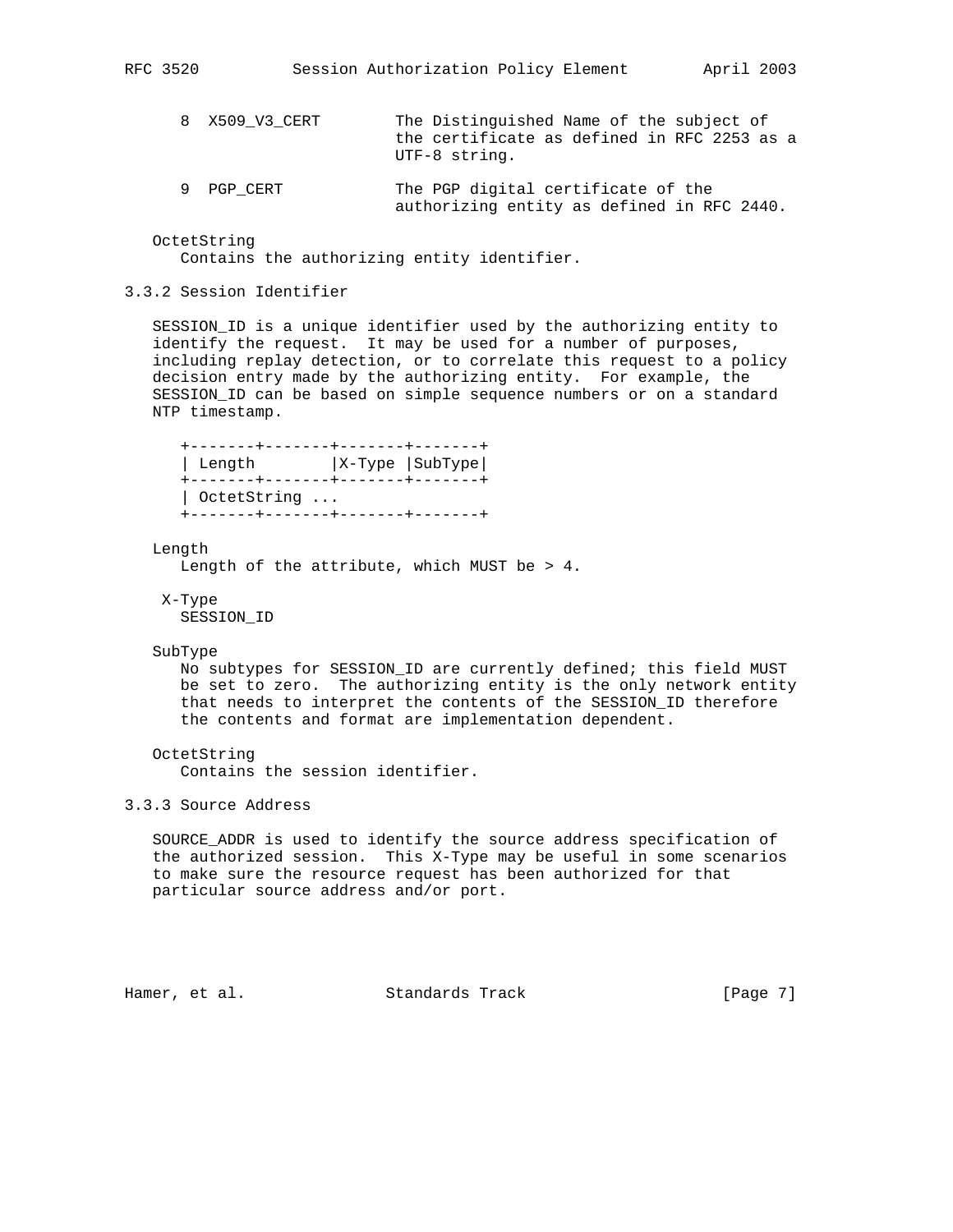+-------+-------+-------+-------+ | Length |X-Type |SubType| +-------+-------+-------+-------+ | OctetString ... +-------+-------+-------+-------+

### Length

Length of the attribute, which MUST be > 4.

#### X-Type

SOURCE\_ADDR

#### SubType

 The following sub types for SOURCE\_ADDR are defined. IANA acts as a registry for SOURCE\_ADDR sub-types as described in section 7, IANA Considerations. Initially, the registry contains the following sub types for SOURCE\_ADDR:

|  | 1 IPV4 ADDRESS | IPv4 address represented in 32 bits |  |  |  |  |
|--|----------------|-------------------------------------|--|--|--|--|
|--|----------------|-------------------------------------|--|--|--|--|

- 2 IPV6\_ADDRESS IPv6 address represented in 128 bits
- 3 UDP\_PORT\_LIST list of UDP port specifications, represented as 16 bits per list entry.
- 4 TCP\_PORT\_LIST list of TCP port specifications, represented as 16 bits per list entry.

#### OctetString

The OctetString contains the source address information.

 In scenarios where a source address is required (see Section 5), at least one of the subtypes 1 through 2 (inclusive) MUST be included in every Session Authorization Data Policy Element. Multiple SOURCE\_ADDR attributes MAY be included if multiple addresses have been authorized. The source address field of the resource reservation datagram (e.g., RSVP PATH) MUST match one of the SOURCE\_ADDR attributes contained in this Session Authorization Data Policy Element.

 At most, one instance of subtype 3 MAY be included in every Session Authorization Data Policy Element. At most, one instance of subtype 4 MAY be included in every Session Authorization Data Policy Element. Inclusion of a subtype 3 attribute does not prevent inclusion of a subtype 4 attribute (i.e., both UDP and TCP ports may be authorized).

 If no PORT attributes are specified, then all ports are considered valid; otherwise, only the specified ports are authorized for use.

Hamer, et al. Standards Track [Page 8]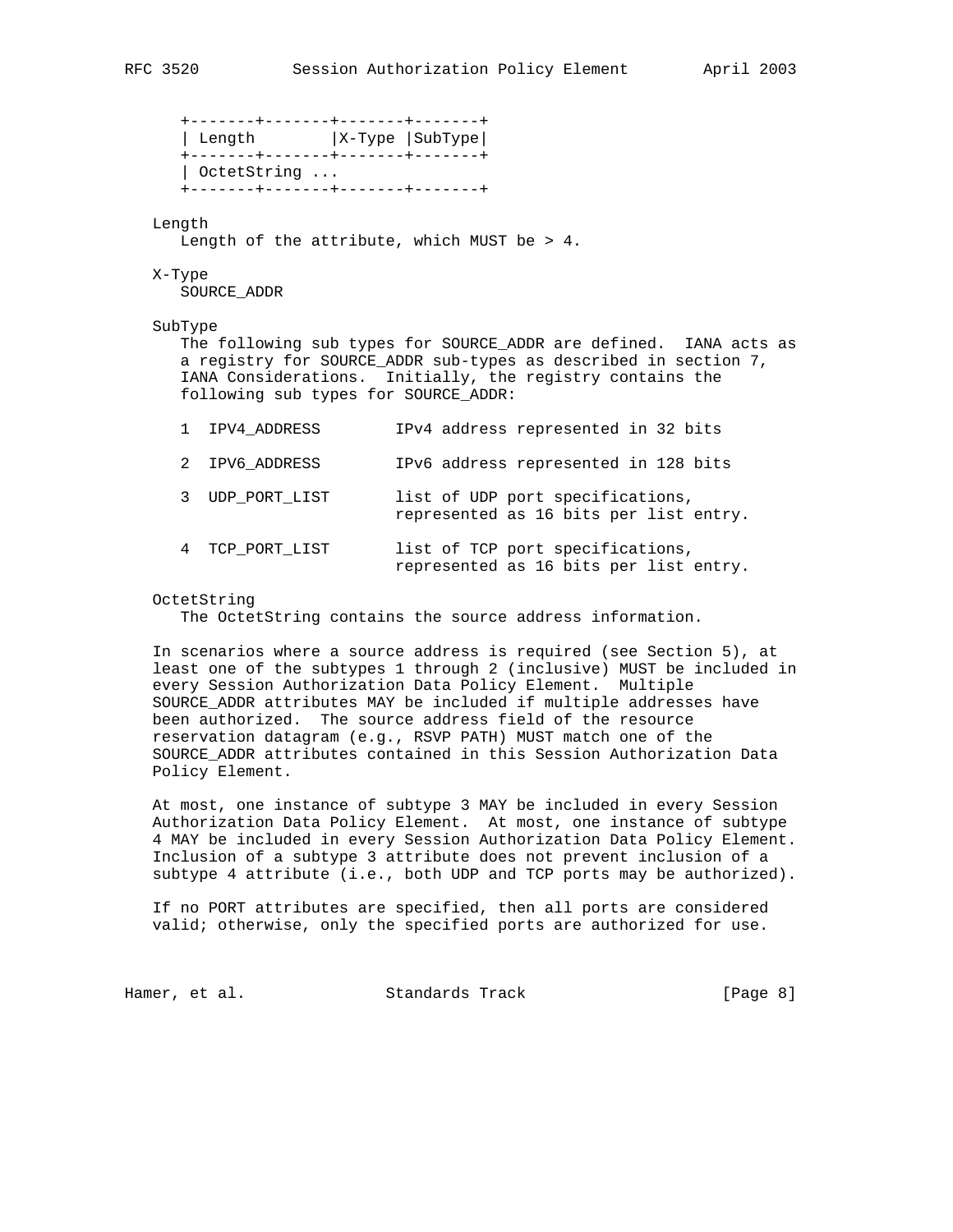Every source address and port list must be included in a separate SOURCE\_ADDR attribute.

3.3.4 Destination Address

 DEST\_ADDR is used to identify the destination address of the authorized session. This X-Type may be useful in some scenarios to make sure the resource request has been authorized for that particular destination address and/or port.

 +-------+-------+-------+-------+ | Length |X-Type |SubType| +-------+-------+-------+-------+ | OctetString ... +-------+-------+-------+-------+

#### Length

Length of the attribute, which MUST be > 4.

#### X-Type

DEST\_ADDR

#### SubType

 The following sub types for DEST\_ADDR are defined. IANA acts as a registry for DEST\_ADDR sub-types as described in section 7, IANA Considerations. Initially, the registry contains the following sub types for DEST\_ADDR:

| 1 IPV4 ADDRESS     | IPv4 address represented in 32 bits                                        |
|--------------------|----------------------------------------------------------------------------|
| 2 IPV6 ADDRESS     | IPv6 address represented in 128 bits                                       |
| UDP PORT LIST<br>3 | list of UDP port specifications,<br>represented as 16 bits per list entry. |
| 4 TCP PORT LIST    | list of TCP port specifications,<br>represented as 16 bits per list entry. |

### OctetString

The OctetString contains the destination address specification.

 In scenarios where a destination address is required (see Section 5), at least one of the subtypes 1 through 2 (inclusive) MUST be included in every Session Authorization Data Policy Element. Multiple DEST\_ADDR attributes MAY be included if multiple addresses have been authorized. The destination address field of the resource

Hamer, et al. Standards Track [Page 9]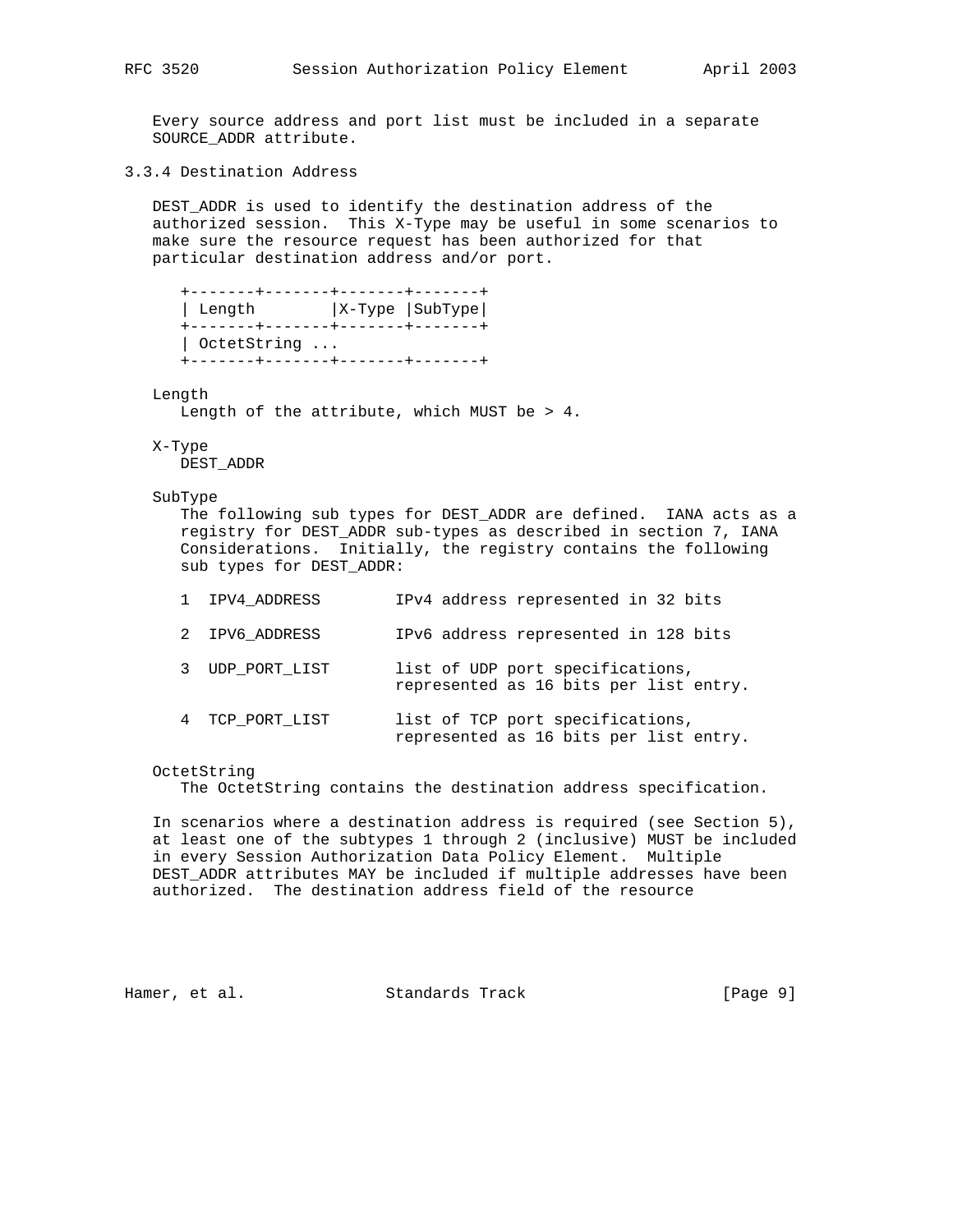reservation datagram (e.g., RSVP PATH) MUST match one of the DEST\_ADDR attributes contained in this Session Authorization Data Policy Element.

 At most, one instance of subtype 3 MAY be included in every Session Authorization Data Policy Element. At most, one instance of subtype 4 MAY be included in every Session Authorization Data Policy Element. Inclusion of a subtype 3 attribute does not prevent inclusion of a subtype 4 attribute (i.e., both UDP and TCP ports may be authorized).

 If no PORT attributes are specified, then all ports are considered valid; otherwise, only the specified ports are authorized for use.

 Every destination address and port list must be included in a separate DEST\_ADDR attribute.

3.3.5 Start time

 START\_TIME is used to identify the start time of the authorized session and can be used to prevent replay attacks. If the AUTH\_SESSION policy element is presented in a resource request, the network SHOULD reject the request if it is not received within a few seconds of the start time specified.

 +-------+-------+-------+-------+ | Length |X-Type |SubType| +-------+-------+-------+-------+ | OctetString ... +-------+-------+-------+-------+

#### Length

Length of the attribute, which MUST be > 4.

### X-Type

START\_TIME

#### SubType

 The following sub types for START\_TIME are defined. IANA acts as a registry for START\_TIME sub-types as described in section 7, IANA Considerations. Initially, the registry contains the following sub types for START\_TIME:

 1 NTP\_TIMESTAMP NTP Timestamp Format as defined in RFC 1305.

#### OctetString

The OctetString contains the start time.

| Hamer, et al. | Standards Track | [Page 10] |  |
|---------------|-----------------|-----------|--|
|               |                 |           |  |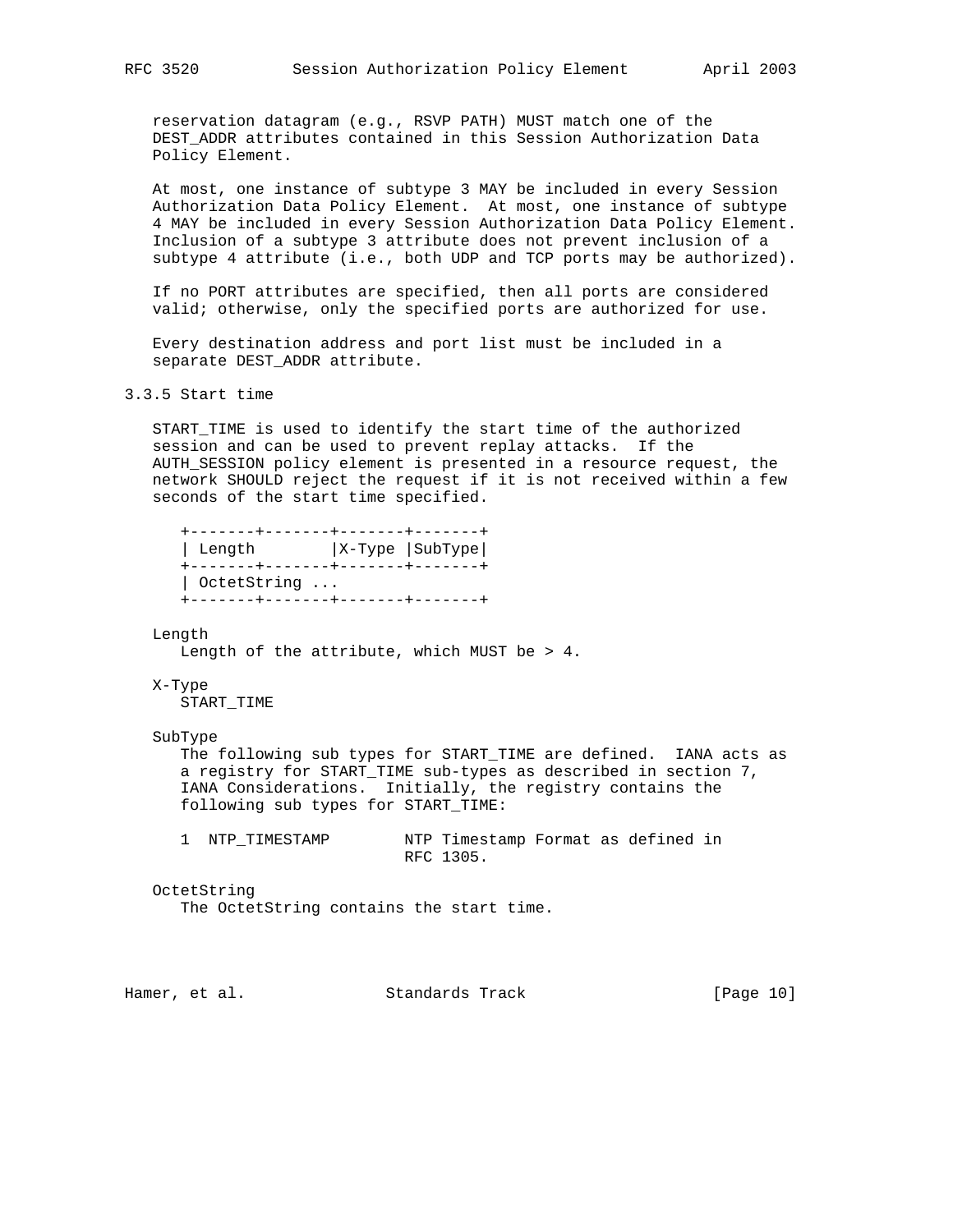## 3.3.6 End time

 END\_TIME is used to identify the end time of the authorized session and can be used to limit the amount of time that resources are authorized for use (e.g., in prepaid session scenarios).

 +-------+-------+-------+-------+ | Length |X-Type |SubType| +-------+-------+-------+-------+ | OctetString ... +-------+-------+-------+-------+

Length

Length of the attribute, which MUST be > 4.

X-Type

END\_TIME

SubType

 The following sub types for END\_TIME are defined. IANA acts as a registry for END\_TIME sub-types as described in section 7, IANA Considerations. Initially, the registry contains the following sub types for END\_TIME:

| 1 NTP TIMESTAMP | NTP Timestamp Format as defined in |  |  |
|-----------------|------------------------------------|--|--|
|                 | RFC 1305.                          |  |  |

OctetString

The OctetString contains the end time.

 RESOURCES is used to define the characteristics of the authorized session. This X-Type may be useful in some scenarios to specify the specific resources authorized to ensure the request fits the authorized specifications.

| Length |                     |  | $ X-Type SubType $ |  |
|--------|---------------------|--|--------------------|--|
|        | $\vert$ OctetString |  |                    |  |

Length

Length of the attribute, which MUST be > 4.

X-Type

RESOURCES

Hamer, et al. Standards Track [Page 11]

<sup>3.3.7</sup> Resources Authorized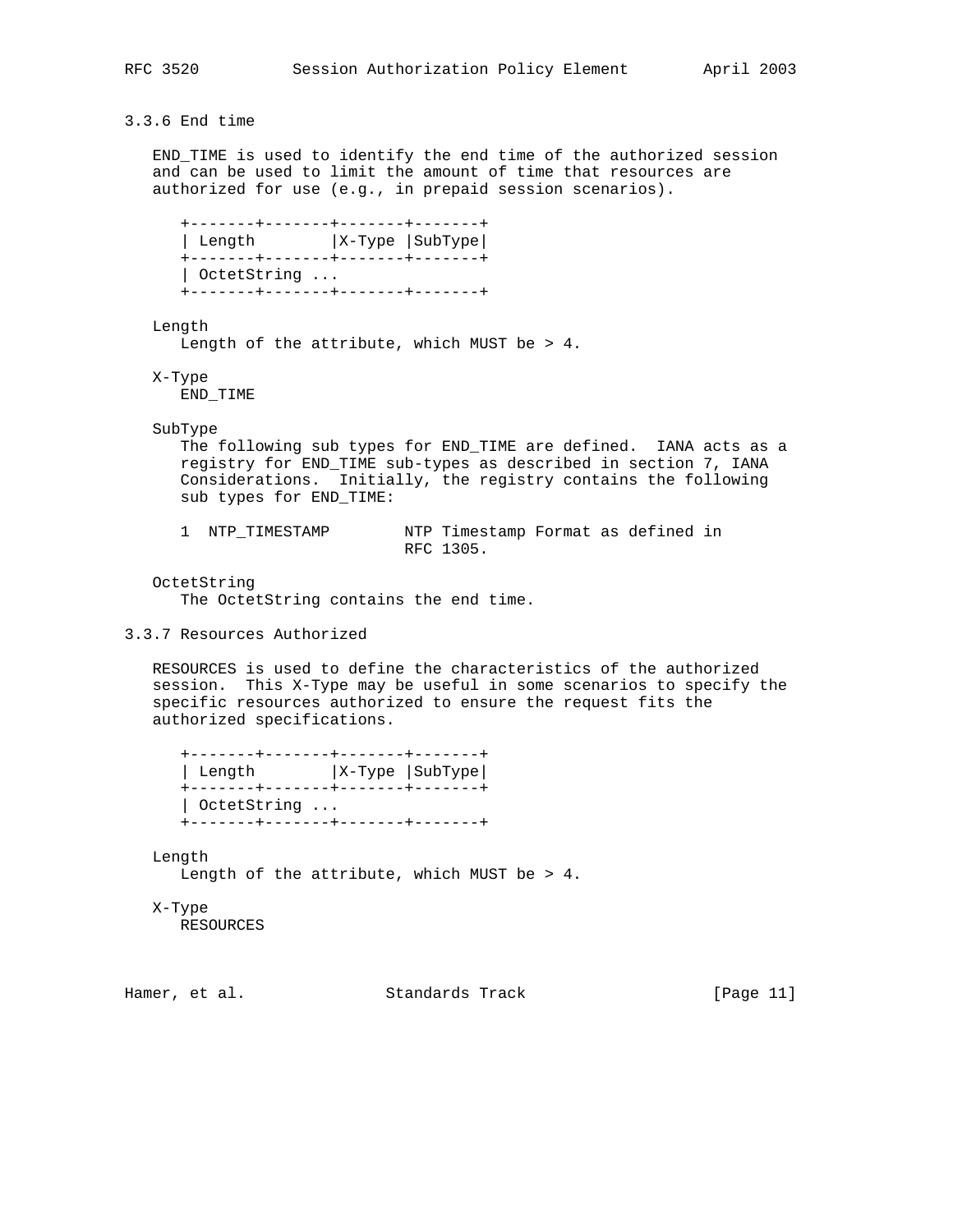SubType

 The following sub-types for RESOURCES are defined. IANA acts as a registry for RESOURCES sub-types as described in section 7, IANA Considerations. Initially, the registry contains the following sub types for RESOURCES:

- 1 BANDWIDTH Maximum bandwidth (kbps) authorized.
- 2 FLOW\_SPEC Flow spec specification as defined in RFC 2205.
- 3 SDP SDP Media Descriptor as defined in RFC 2327.
- 4 DSCP Differentiated services codepoint as defined in RFC 2474.

#### OctetString

The OctetString contains the resources specification.

 In scenarios where a resource specification is required (see Section 5), at least one of the subtypes 1 through 4 (inclusive) MUST be included in every Session Authorization Data Policy Element. Multiple RESOURCE attributes MAY be included if multiple types of resources have been authorized (e.g., DSCP and BANDWIDTH).

3.3.8 Authentication data

 The AUTHENTICATION\_DATA attribute contains the authentication data of the AUTH\_SESSION policy element and signs all the data in the policy element up to the AUTHENTICATION\_DATA. If the AUTHENTICATION\_DATA attribute has been included in the AUTH\_SESSION policy element, it MUST be the last attribute in the list. The algorithm used to compute the authentication data depends on the AUTH\_ENT\_ID SubType field. See Section 4 entitled Integrity of the AUTH\_SESSION policy element.

A summary of AUTHENTICATION\_DATA attribute format is described below.

 +-------+-------+-------+-------+ | Length |X-Type |SubType| +-------+-------+-------+-------+ | OctetString ... +-------+-------+-------+-------+

### Length

Length of the attribute, which MUST be > 4.

#### X-Type

AUTHENTICATION\_DATA

Hamer, et al. Standards Track [Page 12]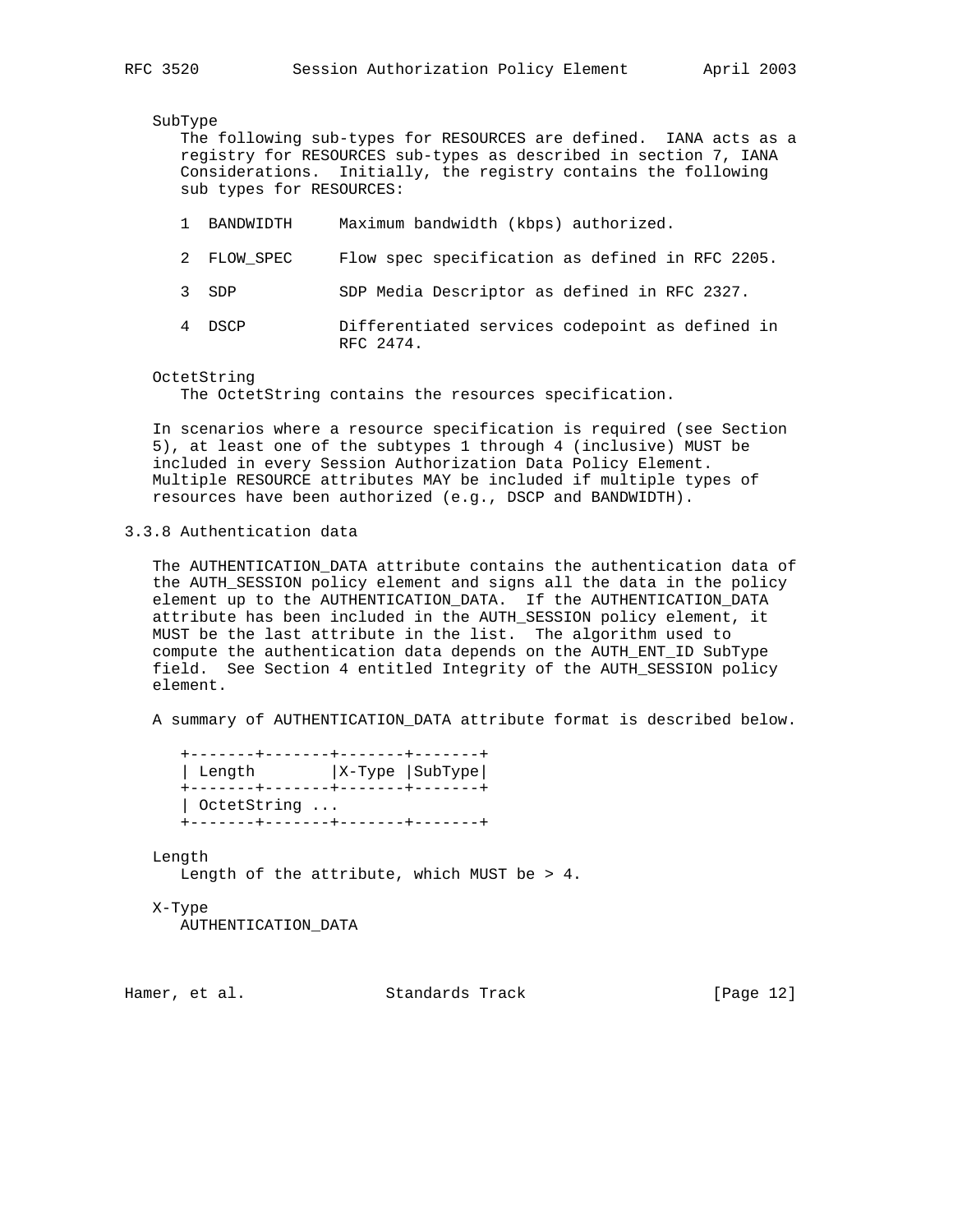SubType

 No sub types for AUTHENTICATION\_DATA are currently defined. This field MUST be set to 0.

- OctetString The OctetString contains the authentication data of the AUTH\_SESSION.
- 4. Integrity of the AUTH\_SESSION policy element

 This section describes how to ensure the integrity of the policy element is preserved.

4.1 Shared symmetric keys

 In shared symmetric key environments, the AUTH\_ENT\_ID MUST be of subtypes: IPV4\_ADDRESS, IPV6\_ADDRESS, FQDN, ASCII\_DN, UNICODE\_DN or URI. An example AUTH\_SESSION policy element is shown below.

| Length                                            | P-type = AUTH SESSION      |      |
|---------------------------------------------------|----------------------------|------|
| Length                                            | SESSION_ID                 | zero |
| OctetString (The session identifier)              |                            |      |
| Length                                            | AUTH ENT ID   IPV4 ADDRESS |      |
| OctetString (The authorizing entity's Identifier) |                            |      |
| Length                                            | AUTH DATA.                 | zero |
| KEY ID                                            |                            |      |
| OctetString (Authentication data)                 |                            |      |
|                                                   |                            |      |

4.1.1 Operational Setting using shared symmetric keys

 This assumes both the Authorizing Entity and the Network router/PDP are provisioned with shared symmetric keys and with policies detailing which algorithm to be used for computing the authentication data along with the expected length of the authentication data for that particular algorithm.

 Key maintenance is outside the scope of this document, but AUTH\_SESSION implementations MUST at least provide the ability to manually configure keys and their parameters locally. The key used

Hamer, et al. Standards Track [Page 13]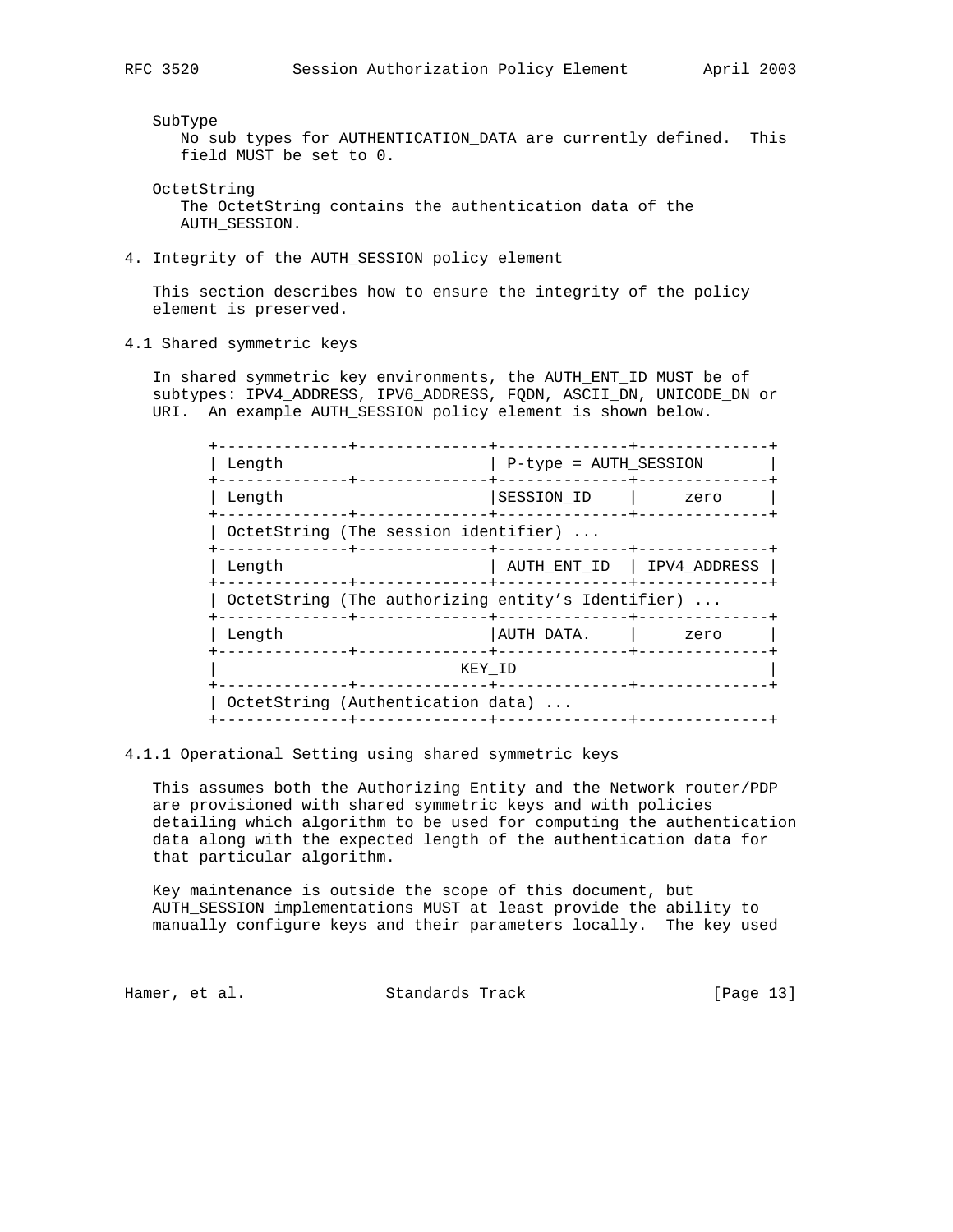to produce the authentication data is identified by the AUTH\_ENT\_ID field. Since multiple keys may be configured for a particular AUTH\_ENT\_ID value, the first 32 bits of the AUTH\_DATA field MUST be a key ID to be used to identify the appropriate key. Each key must also be configured with lifetime parameters for the time period within which it is valid as well as an associated cryptographic algorithm parameter specifying the algorithm to be used with the key. At a minimum, all AUTH\_SESSION implementations MUST support the HMAC-MD5-128 [RFC-2104], [RFC-1321] cryptographic algorithm for computing the authentication data. New algorithms may be added by the IETF standards process.

 It is good practice to regularly change keys. Keys MUST be configurable such that their lifetimes overlap allowing smooth transitions between keys. At the midpoint of the lifetime overlap between two keys, senders should transition from using the current key to the next/longer-lived key. Meanwhile, receivers simply accept any identified key received within its configured lifetime and reject those that are not.

#### 4.2 Kerberos

 In a Kerberos environment, the AUTH\_ENT\_ID MUST be of the subtype KRB\_PRINCIPAL. The KRB\_PRINCIPAL field is defined as the Fully Qualified Kerberos Principal name of the authorizing entity. Kerberos [RFC-1510] authentication uses a trusted third party (the Kerberos Distribution Center - KDC) to provide for authentication of the AUTH\_SESSION to a network server. It is assumed that a KDC is present and both host and verifier of authentication information (authorizing entity and router/PDP) implement Kerberos authentication.

An example of the Kerberos AUTH\_DATA policy element is shown below.

| SESSION ID                                             | zero                                                            |  |  |
|--------------------------------------------------------|-----------------------------------------------------------------|--|--|
| OctetString (The session identifier)<br>-------+------ |                                                                 |  |  |
| AUTH ENT ID                                            | KERB P.                                                         |  |  |
|                                                        |                                                                 |  |  |
|                                                        | P-type = AUTH SESSION<br>OctetString (The principal@realm name) |  |  |

Hamer, et al. Standards Track [Page 14]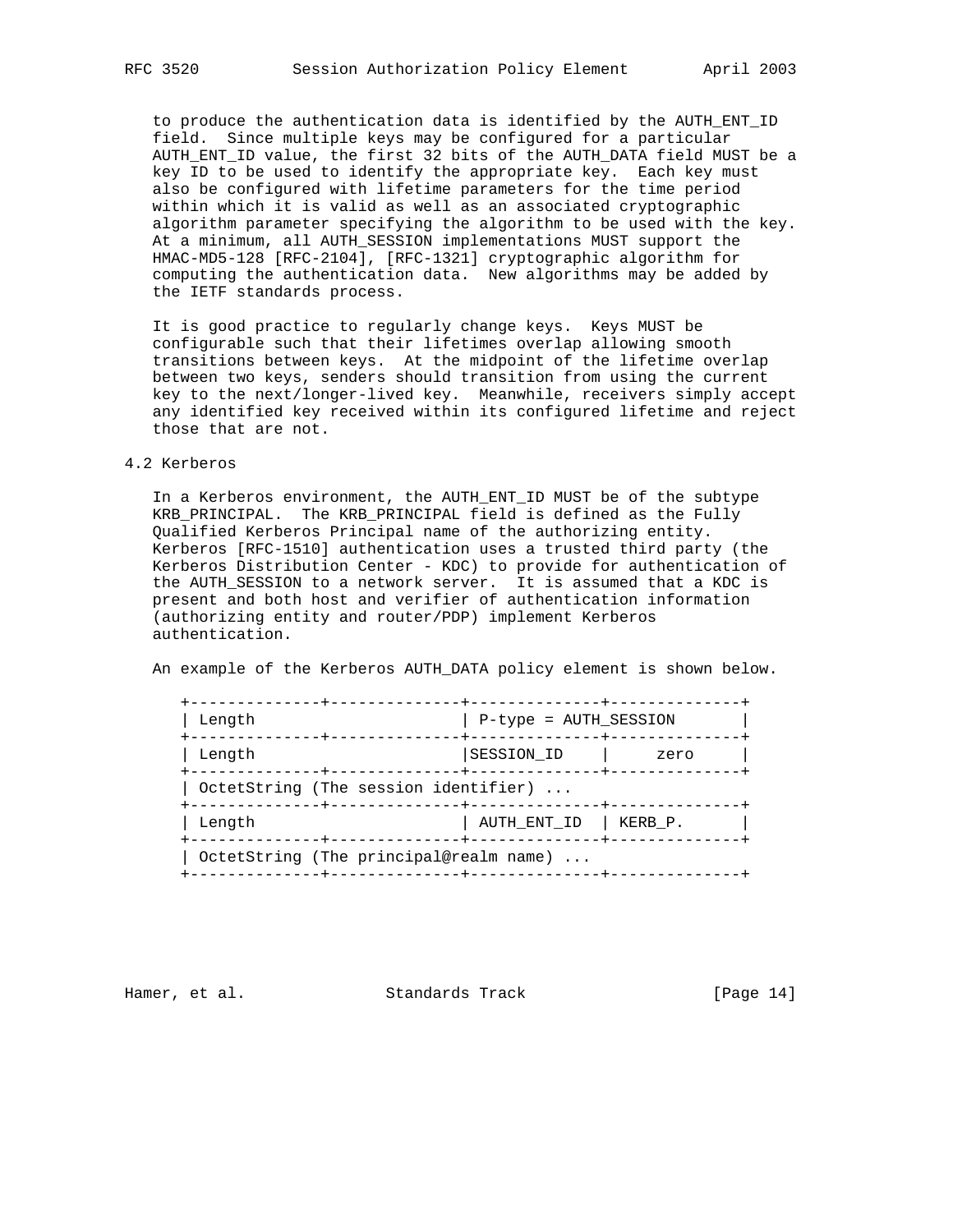## 4.2.1. Operational Setting using Kerberos

 An authorizing entity is configured to construct the AUTH\_SESSION policy element that designates use of the Kerberos authentication method (KRB\_PRINCIPAL) as defined in RFC 1510. Upon reception of the resource reservation request, the router/PDP contacts the local KDC, with a KRB\_AS\_REQ message, to request credentials for the authorizing entity (principal@realm). In this request, the client (router/PDP) sends (in cleartext) its own identity and the identity of the server (the authorizing entity taken from the AUTH\_ENT\_ID field) for which it is requesting credentials. The local KDC responds with these credentials in a KRB\_AS\_REP message, encrypted in the client's key. The credentials consist of 1) a "ticket" for the server and 2) a temporary encryption key (often called a "session key"). The router/PDP uses the ticket to access the authorizing entity with a KRB\_AP\_REQ message. The session key (now shared by the router/PDP and the authorizing entity) is used to authenticate the router/PDP, and is used to authenticate the authorizing entity. The session key is an encryption key and is also used to encrypt further communication between the two parties. The authorizing entity responds by sending a concatenated message of a KRB\_AP\_REP and a KRB\_SAFE. The KRB\_AP\_REP is used to authenticate the authorizing entity. The KRB\_SAFE message contains the authentication data in the safe-body field. The authentication data must be either a 16 byte MD5 hash or 20 byte SHA-1 hash of all data in the AUTH\_SESSION policy element up to the AUTHENTICATION\_DATA (note that when using Kerberos the AUTH\_SESSION PE should not include AUTHENTICATION\_DATA as this is sent in the KRB\_SAFE message). The router/PDP independently computes the hash, and compares it with the received hash in the user-data field of the KRB-SAFE-BODY [RFC-1510].

 At a minimum, all AUTH\_SESSION implementations using Kerberos MUST support the Kerberos des-cbc-md5 encryption type [RFC-1510] (for encrypted data in tickets and Kerberos messages) and the Kerberos rsa-md5-des checksum type [RFC-1510] (for the KRB\_SAFE checksum) checksum. New algorithms may be added by the IETF standards process. Triple-DES encryption is supported in many Kerberos implementations (although not specified in [RFC-1510]), and SHOULD be used over single DES.

For cases where the authorizing entity is in a different realm (i.e., administrative domain, organizational boundary), the router/PDP needs to fetch a cross-realm Ticket Granting Ticket (TGT) from its local KDC. This TGT can be used to fetch authorizing entity tickets from the KDC in the remote realm. Note that for performance considerations, tickets are typically cached for extended periods.

Hamer, et al. Standards Track [Page 15]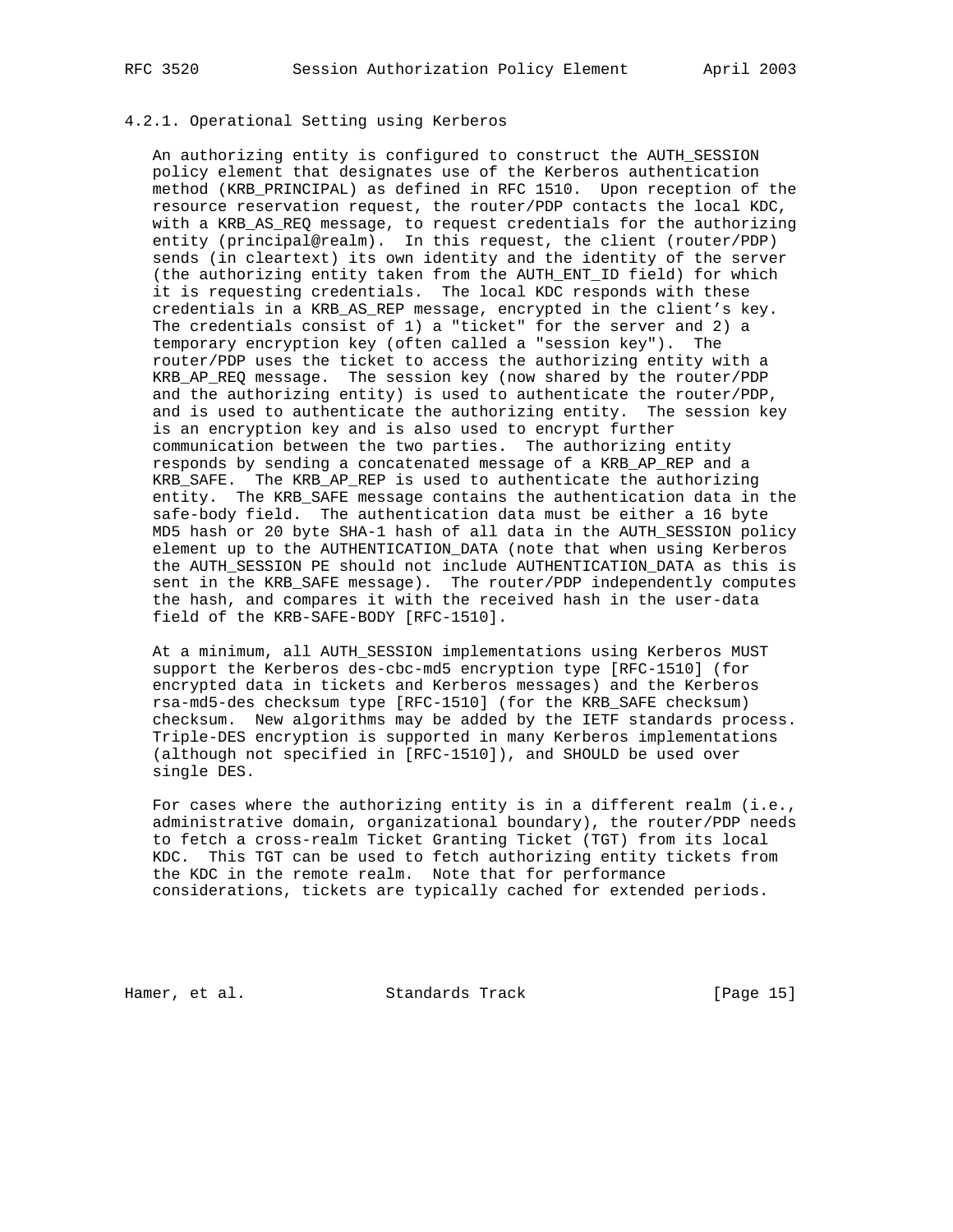### 4.3 Public Key

 In a public key environment, the AUTH\_ENT\_ID MUST be of the subtypes: X509\_V3\_CERT or PGP\_CERT. The authentication data is used for authenticating the authorizing entity. An example of the public key AUTH\_SESSION policy element is shown below.

| Length                                               | P-type = AUTH SESSION |          |  |
|------------------------------------------------------|-----------------------|----------|--|
| Length                                               | SESSION ID            | zero     |  |
| OctetString (The session identifier)                 |                       |          |  |
| Length                                               | AUTH ENT ID           | PGP CERT |  |
| OctetString (Authorizing entity Digital Certificate) |                       |          |  |
| Length                                               | AUTH DATA.            | zero     |  |
| OctetString (Authentication data)                    |                       |          |  |

4.3.1. Operational Setting for public key based authentication

Public key based authentication assumes the following:

- Authorizing entities have a pair of keys (private key and public key).
- Private key is secured with the authorizing entity.
- Public keys are stored in digital certificates and a trusted party, certificate authority (CA) issues these digital certificates.
- The verifier (PDP or router) has the ability to verify the digital certificate.

 Authorizing entity uses its private key to generate AUTHENTICATION\_DATA. Authenticators (router, PDP) use the authorizing entity's public key (stored in the digital certificate) to verify and authenticate the policy element.

Hamer, et al. Standards Track [Page 16]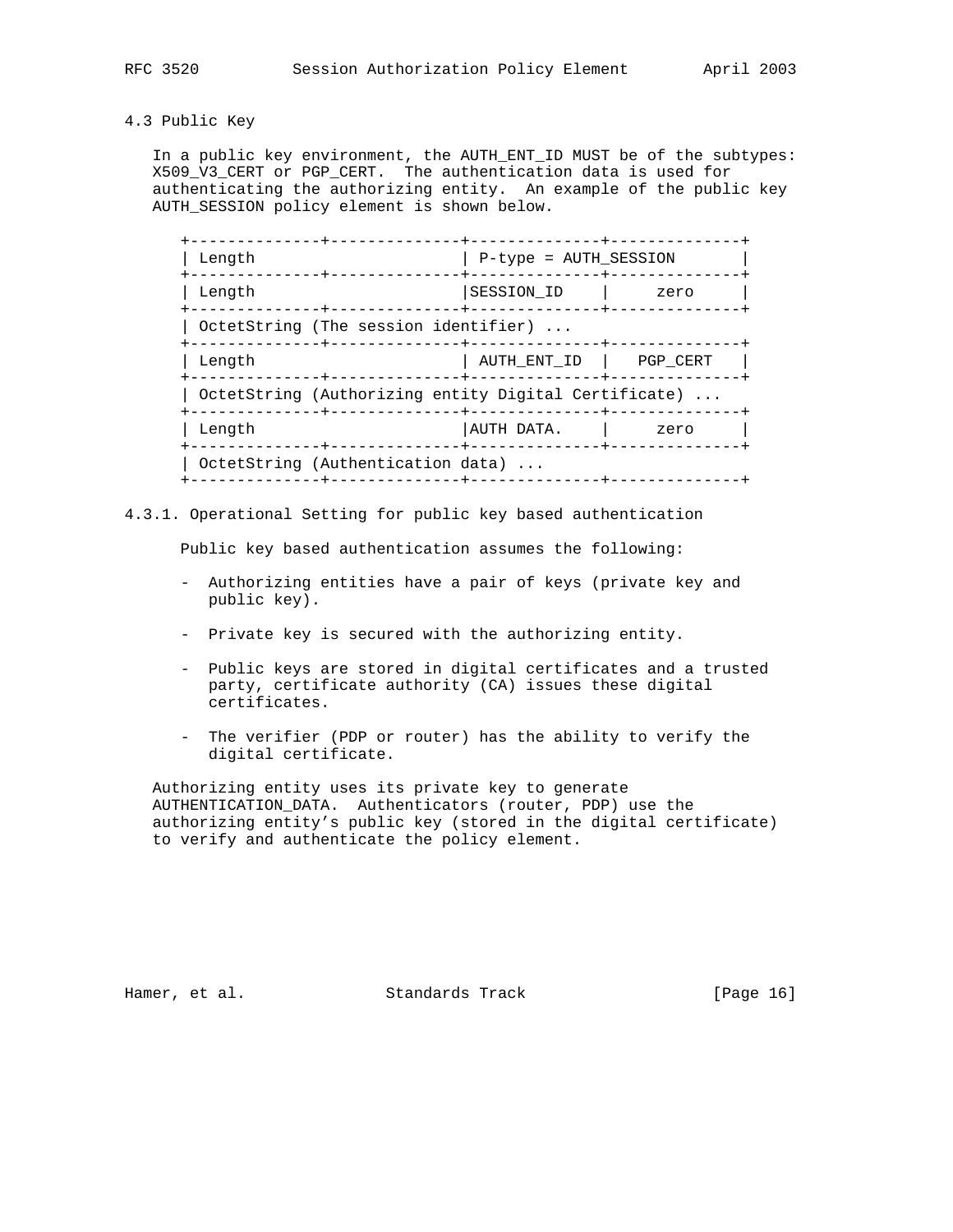## 4.3.1.1 X.509 V3 digital certificates

 When the AUTH\_ENT\_ID is of type X509\_V3\_CERT, AUTHENTICATION\_DATA MUST be generated following these steps:

 - A Signed-data is constructed as defined in section 5 of CMS [RFC-3369]. A digest is computed on the content (as specified in section 6.1) with a signer-specific message-digest algorithm. The certificates field contains the chain of authorizing entity's X.509 V3 digital certificates. The certificate revocation list is defined in the crls field. The digest output is digitally signed following section 8 of RFC 3447, using the signer's private key.

 When the AUTH\_ENT\_ID is of type X509\_V3\_CERT, verification MUST be done following these steps:

- Parse the X.509 V3 certificate to extract the distinguished name of the issuer of the certificate.
- Certification Path Validation is performed as defined in section 6 of RFC 3280.
- Parse through the Certificate Revocation list to verify that the received certificate is not listed.
- Once the X.509 V3 certificate is validated, the public key of the authorizing entity can be extracted from the certificate.
- Extract the digest algorithm and the length of the digested data by parsing the CMS signed-data.
- The recipient independently computes the message digest. This message digest and the signer's public key are used to verify the signature value.

This verification ensures integrity, non-repudiation and data origin.

4.3.1.2 PGP digital certificates

 When the AUTH\_ENT\_ID is of type PGP\_CERT, AUTHENTICATION\_DATA MUST be generated following these steps:

- AUTHENTICATION\_DATA contains a Signature Packet as defined in section 5.2.3 of RFC 2440. In summary:
	- Compute the hash of all data in the AUTH\_SESSION policy element up to the AUTHENTICATION\_DATA.
	- The hash output is digitally signed following section 8 of RFC 3447, using the signer's private key.

Hamer, et al. Standards Track [Page 17]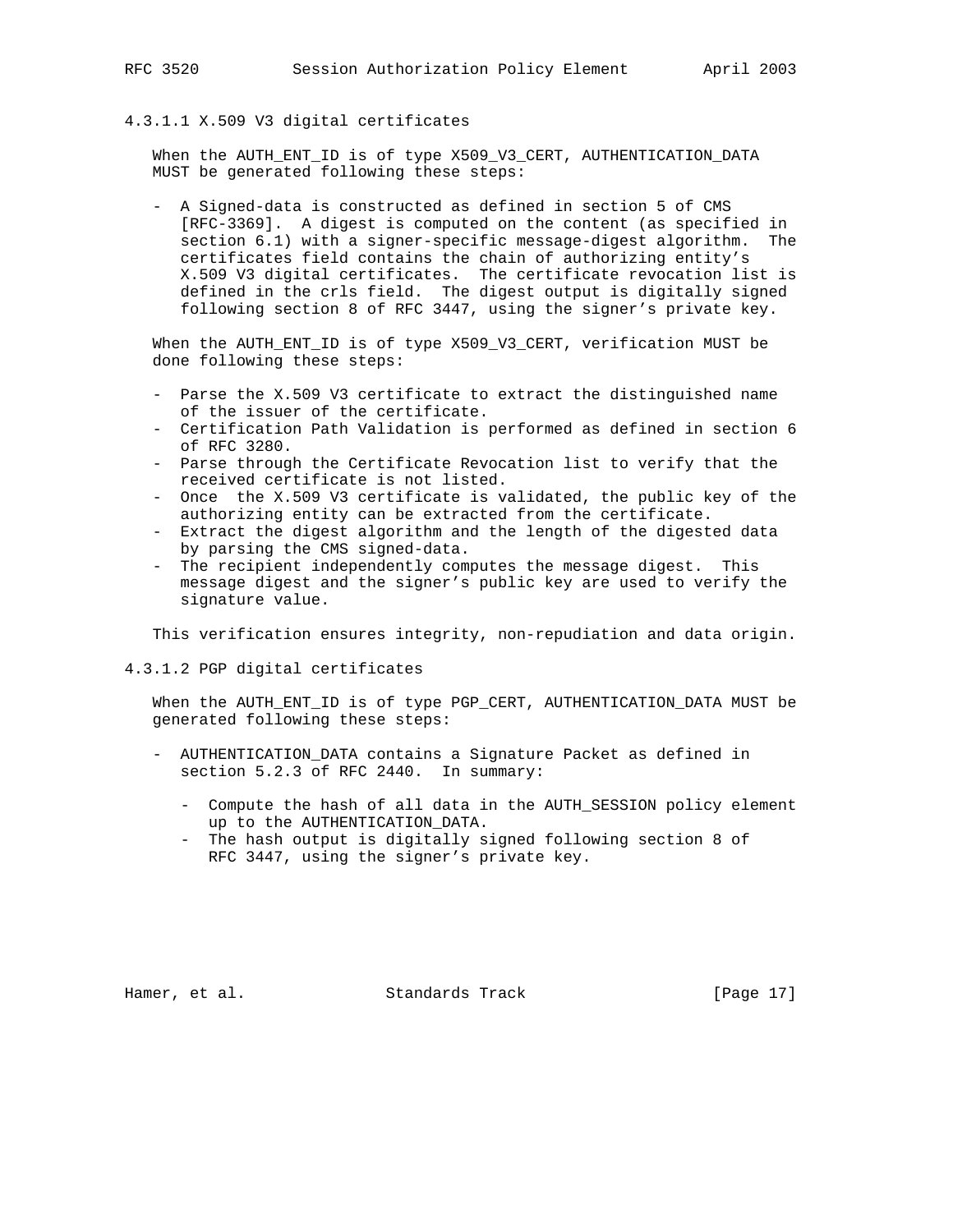When the AUTH\_ENT\_ID is of type PGP\_CERT, verification MUST be done following these steps:

- Validate the certificate.
- Once the PGP certificate is validated, the public key of the authorizing entity can be extracted from the certificate.
- Extract the hash algorithm and the length of the hashed data by parsing the PGP signature packet.
- The recipient independently computes the message digest. This message digest and the signer's public key are used to verify the signature value.

This verification ensures integrity, non-repudiation and data origin.

5. Framework

 [RFC-3521] describes a framework in which the AUTH\_SESSION policy element may be utilized to transport information required for authorizing resource reservation for media flows. [RFC-3521] introduces 4 different models:

- 1- the coupled model
- 2- the associated model with one policy server
- 3- the associated model with two policy servers
- 4- the non-associated model.

 The fields that are required in an AUTH SESSION policy element dependent on which of the models is used.

5.1 The coupled model

 In the Coupled Model, the only information that MUST be included in the policy element is the SESSION\_ID; it is used by the Authorizing Entity to correlate the resource reservation request with the media authorized during session set up. Since the End Host is assumed to be untrusted, the Policy Server SHOULD take measures to ensure that the integrity of the SESSION\_ID is preserved in transit; the exact mechanisms to be used and the format of the SESSION\_ID are implementation dependent.

5.2 The associated model with one policy server

 In this model, the contents of the AUTH\_SESSION policy element MUST include:

 - A session identifier - SESSION\_ID. This is information that the authorizing entity can use to correlate the resource reservation request with the media authorized during session set up.

Hamer, et al. Standards Track [Page 18]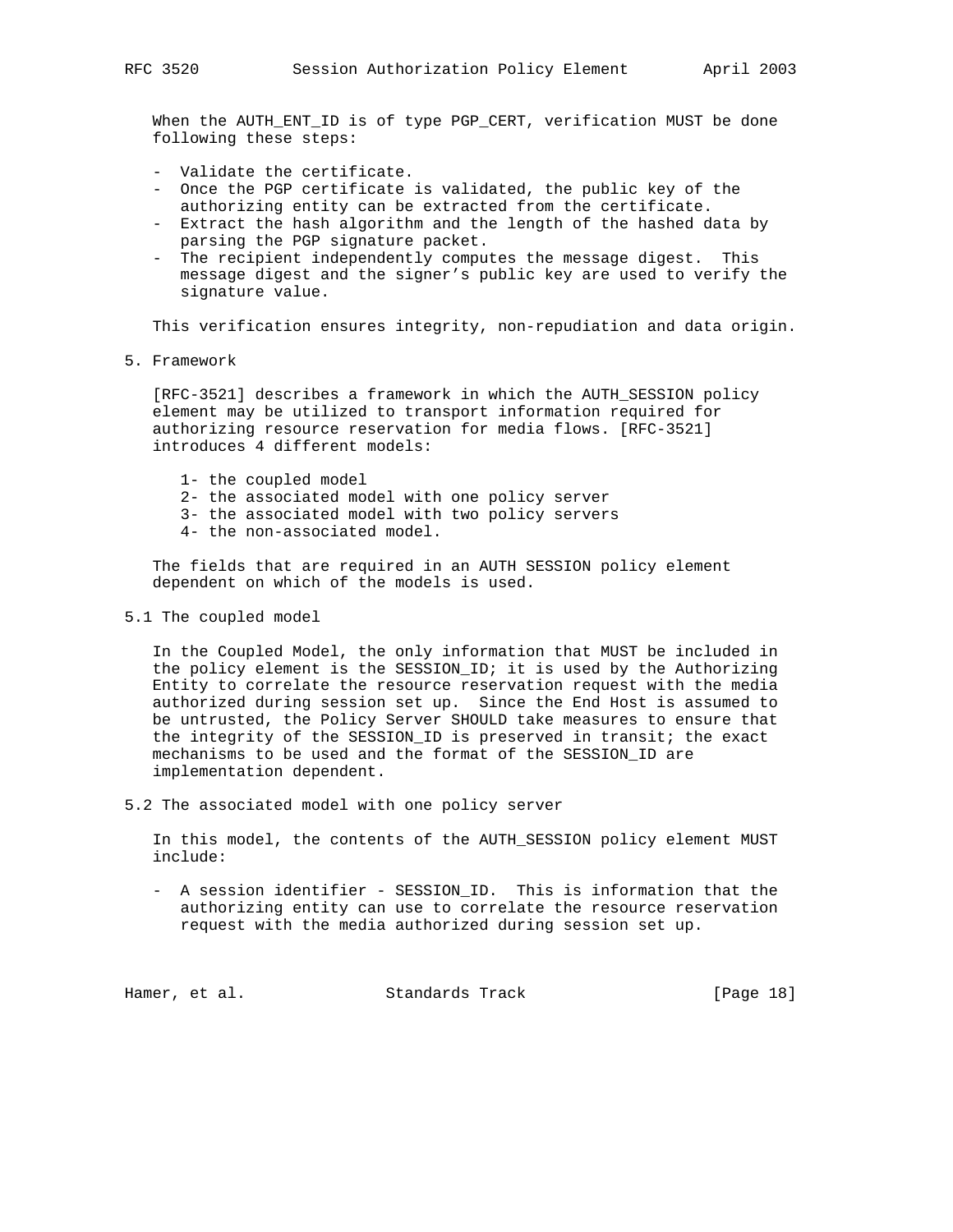- The identity of the authorizing entity - AUTH\_ENT\_ID. This information is used by the Edge Router to determine which authorizing entity (Policy Server) should be used to solicit resource policy decisions.

 In some environments, an Edge Router may have no means for determining if the identity refers to a legitimate Policy Server within its domain. In order to protect against redirection of authorization requests to a bogus authorizing entity, the AUTH SESSION MUST also include:

- AUTHENTICATION\_DATA. This authentication data is calculated over all other fields of the AUTH SESSION policy element.
- 5.3 The associated model with two policy servers

 The content of the AUTH\_SESSION Policy Element is identical to the associated model with one policy server.

5.4 The non-associated model

 In this model, the AUTH\_SESSION MUST contain sufficient information to allow the Policy Server to make resource policy decisions autonomously from the authorizing entity. The policy element is created using information about the session by the authorizing entity. The information in the AUTH\_SESSION policy element MUST include:

- Calling party IP address or Identity (e.g., FQDN) SOURCE\_ADDR X-TYPE
- Called party IP address or Identity (e.g., FQDN) DEST\_ADDR X-TYPE
- The characteristics of (each of) the media stream(s) authorized for this session - RESOURCES X-TYPE
- The authorization lifetime START\_TIME X-TYPE
- The identity of the authorizing entity to allow for validation of the token in shared symmetric key and Kerberos schemes - AUTH\_ENT\_ID X-TYPE
- The credentials of the authorizing entity in a public-key scheme - AUTH\_ENT\_ID X-TYPE
- Authentication data used to prevent tampering with the AUTH\_SESSION policy element - AUTHENTICATION\_DATA

Hamer, et al. Standards Track [Page 19]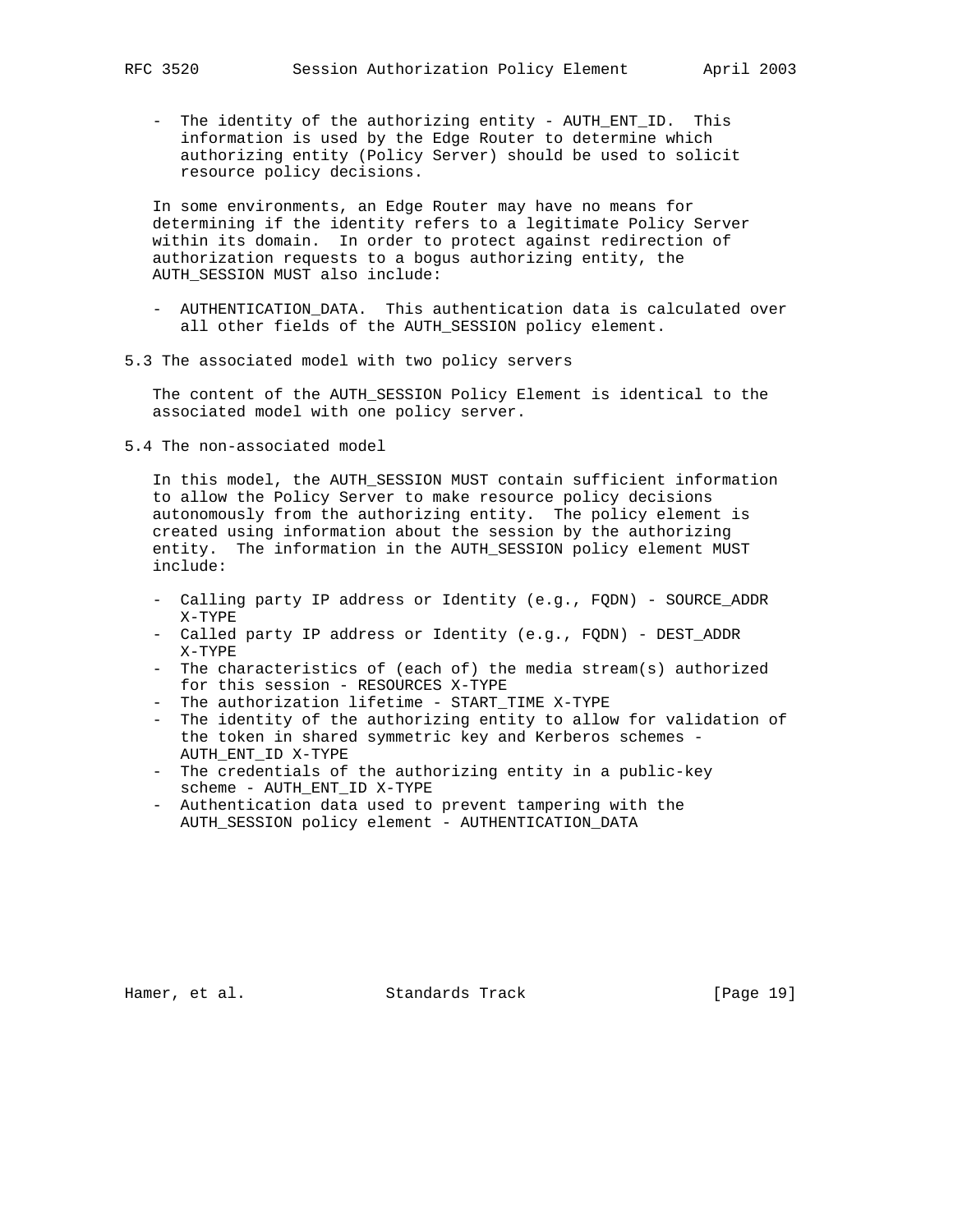Furthermore, the AUTH\_SESSION policy element MAY contain:

- The lifetime of (each of) the media stream(s) END\_TIME X-TYPE
- Calling party port number SOURCE\_ADDR X-TYPE
- Called party port number DEST\_ADDR X-TYPE

 All AUTH\_SESSION fields MUST match with the resource request. If a field does not match, the request SHOULD be denied.

6. Message Processing Rules

6.1 Generation of the AUTH\_SESSION by the authorizing entity

- 1. Generate the AUTH\_SESSION policy element with the appropriate contents as specified in section 5.
- 2. If authentication is needed, the entire AUTH\_SESSION policy element is constructed, excluding the length, type and subtype fields of the AUTH\_SESSION field. Note that the message MUST include either a START\_TIME or a SESSION\_ID (See Section 9), to prevent replay attacks. The output of the authentication algorithm, plus appropriate header information, is appended to the AUTH\_SESSION policy element.
- 6.2 Message Generation (RSVP Host)

 An RSVP message is created as specified in [RFC-2205] with the following modifications.

- 1. RSVP message MUST contain at most one AUTH\_SESSION policy element.
- 2. The AUTH SESSION policy element received from the authorizing entity (Section 3.2) MUST be copied without modification into the POLICY DATA object.
- 3. POLICY\_DATA object (containing the AUTH\_SESSION policy element) is inserted in the RSVP message in the appropriate place.
- 6.3 Message Reception (RSVP-aware Router)

 RSVP message is processed as specified in [RFC-2205] with following modifications.

 1. If router is policy aware then it SHOULD send the RSVP message to the PDP and wait for response. If the router is policy unaware then it ignores the policy data objects and continues processing the RSVP message.

Hamer, et al. Standards Track [Page 20]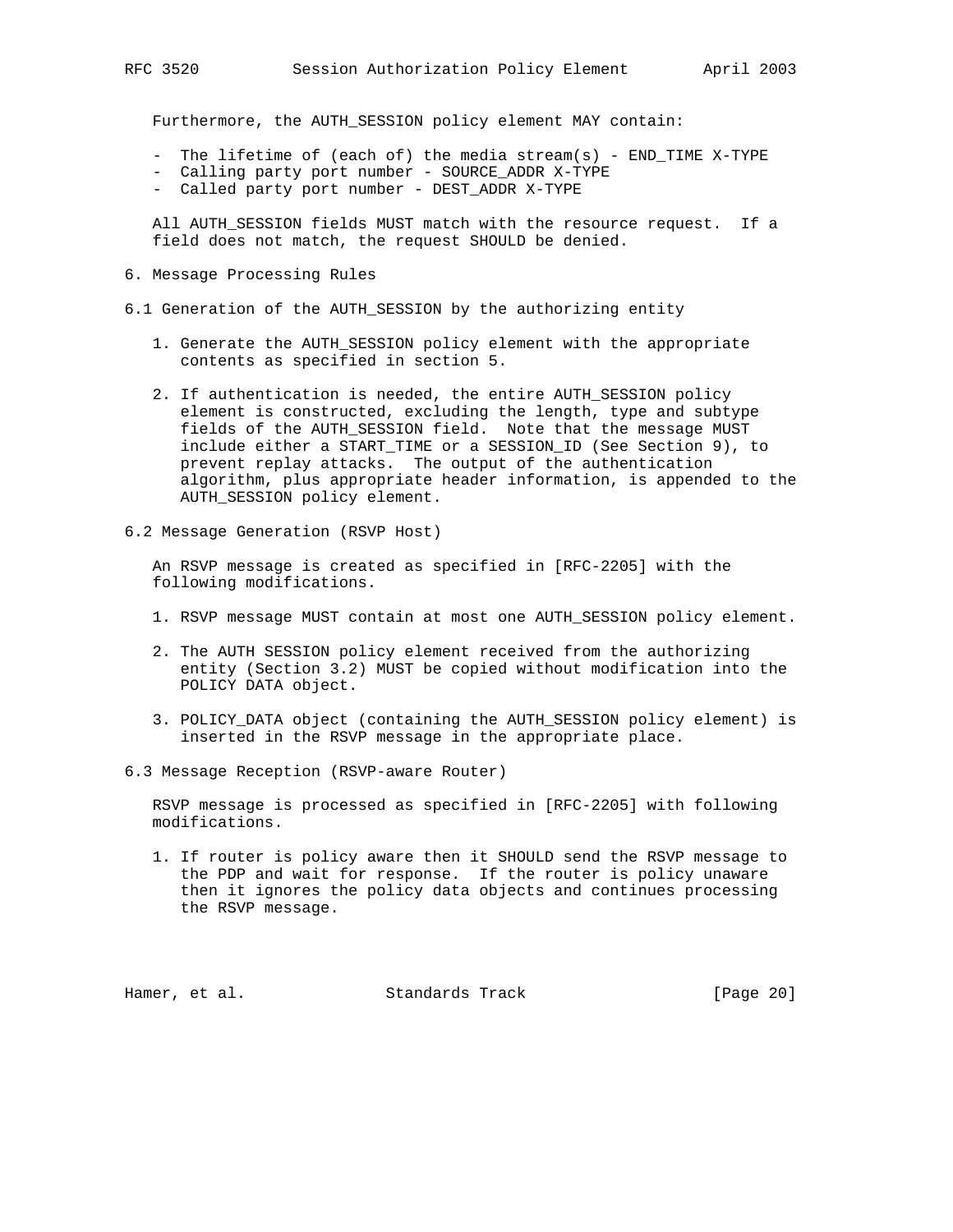- 2. Reject the message if the response from the PDP is negative.
- 3. Continue processing the RSVP message.

6.4 Authorization (Router/PDP)

- 1. Retrieve the AUTH\_SESSION policy element. Check the PE type field and return an error if the identity type is not supported.
- 2. Verify the message integrity.
	- Shared symmetric key authentication: The Network router/PDP uses the AUTH\_ENT\_ID field to consult a table keyed by that field. The table should identify the cryptographic authentication algorithm to be used along with the expected length of the authentication data and the shared symmetric key for the authorizing entity. Verify that the indicated length of the authentication data is consistent with the configured table entry and validate the authentication data.
	- Public Key: Validate the certificate chain against the trusted Certificate Authority (CA) and validate the message signature using the public key.
	- Kerberos Ticket: If the AUTH\_ENT\_ID is of subtype KRB\_PRINCIPAL, Request a ticket for the authorizing entity (principal@realm) from the local KDC. Use the ticket to access the authorizing entity and obtain authentication data for the message.
- 3. Once the identity of the authorizing entity and the validity of the service request has been established, the authorizing router/PDP MUST then consult its local policy tables (the contents of which are a local matter) in order to determine whether or not the specific request is authorized. To the extent to which these access control decisions require supplementary information, routers/PDPs MUST ensure that supplementary information is obtained securely. An example of insecure access control decisions would be if the authorizing party relies upon an insecure database (such as DNS or a public LDAP directory) and authorizes with a certificate or an FQDN.
- 4. Verify the requested resources do not exceed the authorized QoS.

Hamer, et al. Standards Track [Page 21]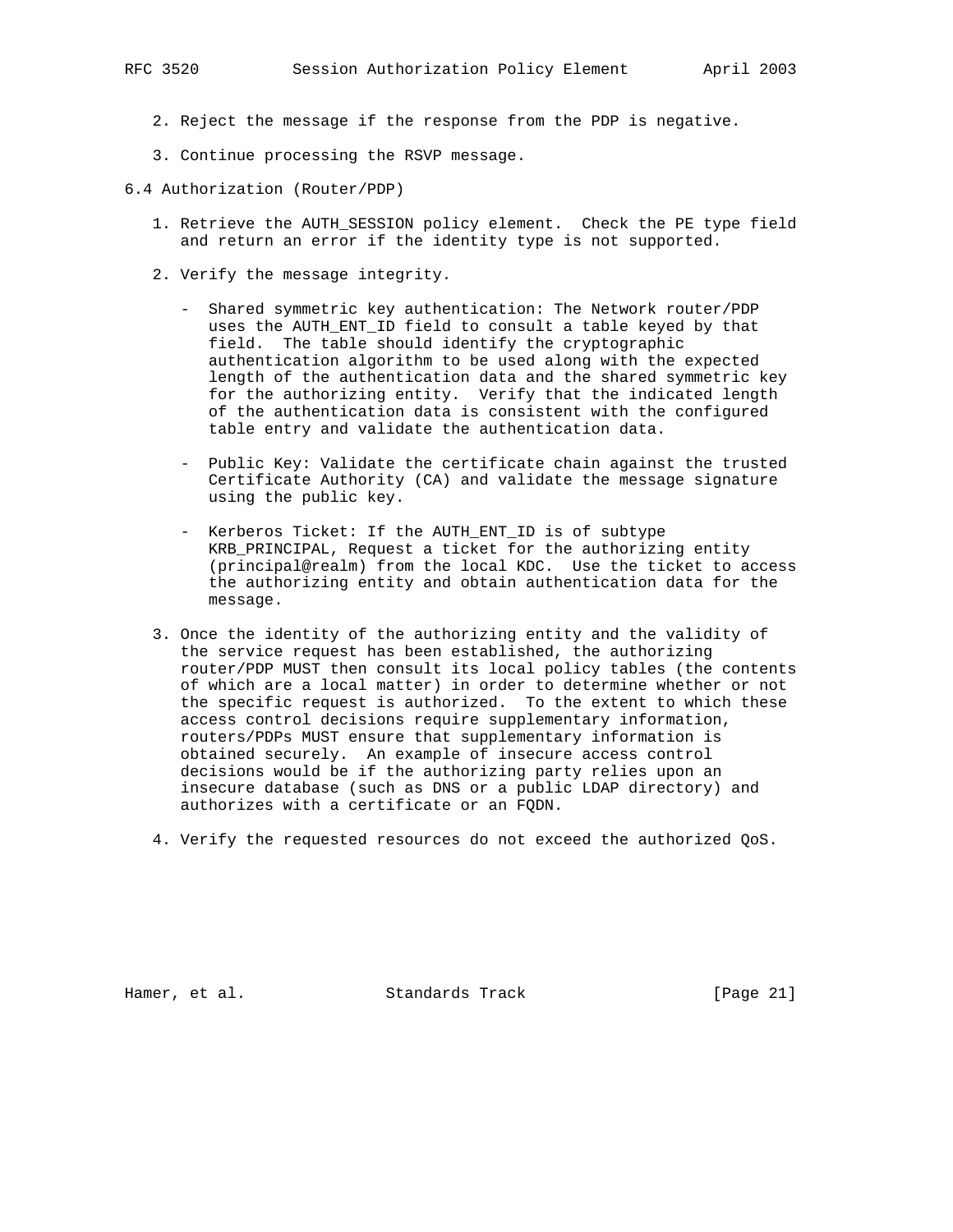### 7. Error Signaling

 If a PDP fails to verify the AUTH\_SESSION policy element then it MUST return a policy control failure (Error Code = 02) to the PEP. The error values are described in [RFC-2205] and [RFC-2750]. Also the PDP SHOULD supply a policy data object containing an AUTH\_DATA Policy Element with A-Type=POLICY\_ERROR\_CODE containing more details on the Policy Control failure [RFC-3182]. If RSVP is being used, the PEP MUST include this Policy Data object in the outgoing RSVP Error message.

8. IANA Considerations

 Following the policies outlined in [IANA-CONSIDERATIONS], Standard RSVP Policy Elements (P-type values) are assigned by IETF Consensus action as described in [RFC-2750].

P-Type AUTH\_SESSION is assigned the value 0x04.

 Following the policies outlined in [IANA-CONSIDERATIONS], session authorization attribute types (X-Type)in the range 0-127 are allocated through an IETF Consensus action; X-Type values between 128-255 are reserved for Private Use and are not assigned by IANA.

 X-Type AUTH\_ENT\_ID is assigned the value 1. X-Type SESSION\_ID is assigned the value 2. X-Type SOURCE\_ADDR is assigned the value 3. X-Type DEST\_ADDR is assigned the value 4. X-Type START\_TIME is assigned the value 5. X-Type END\_TIME is assigned the value 6. X-Type RESOURCES is assigned the value 7. X-Type AUTHENTICATION\_DATA is assigned the value 8.

 Following the policies outlined in [IANA-CONSIDERATIONS], AUTH\_ENT\_ID SubType values in the range 0-127 are allocated through an IETF Consensus action; SubType values between 128-255 are reserved for Private Use and are not assigned by IANA.

 AUTH\_ENT\_ID SubType IPV4\_ADDRESS is assigned the value 1. SubType IPV6\_ADDRESS is assigned the value 2. SubType FQDN is assigned the value 3. SubType ASCII\_DN is assigned the value 4. SubType UNICODE\_DN is assigned the value 5. SubType URI is assigned the value 6. SubType KRB\_PRINCIPAL is assigned the value 7. SubType X509\_V3\_CERT is assigned the value 8. SubType PGP\_CERT is assigned the value 9.

Hamer, et al. Standards Track [Page 22]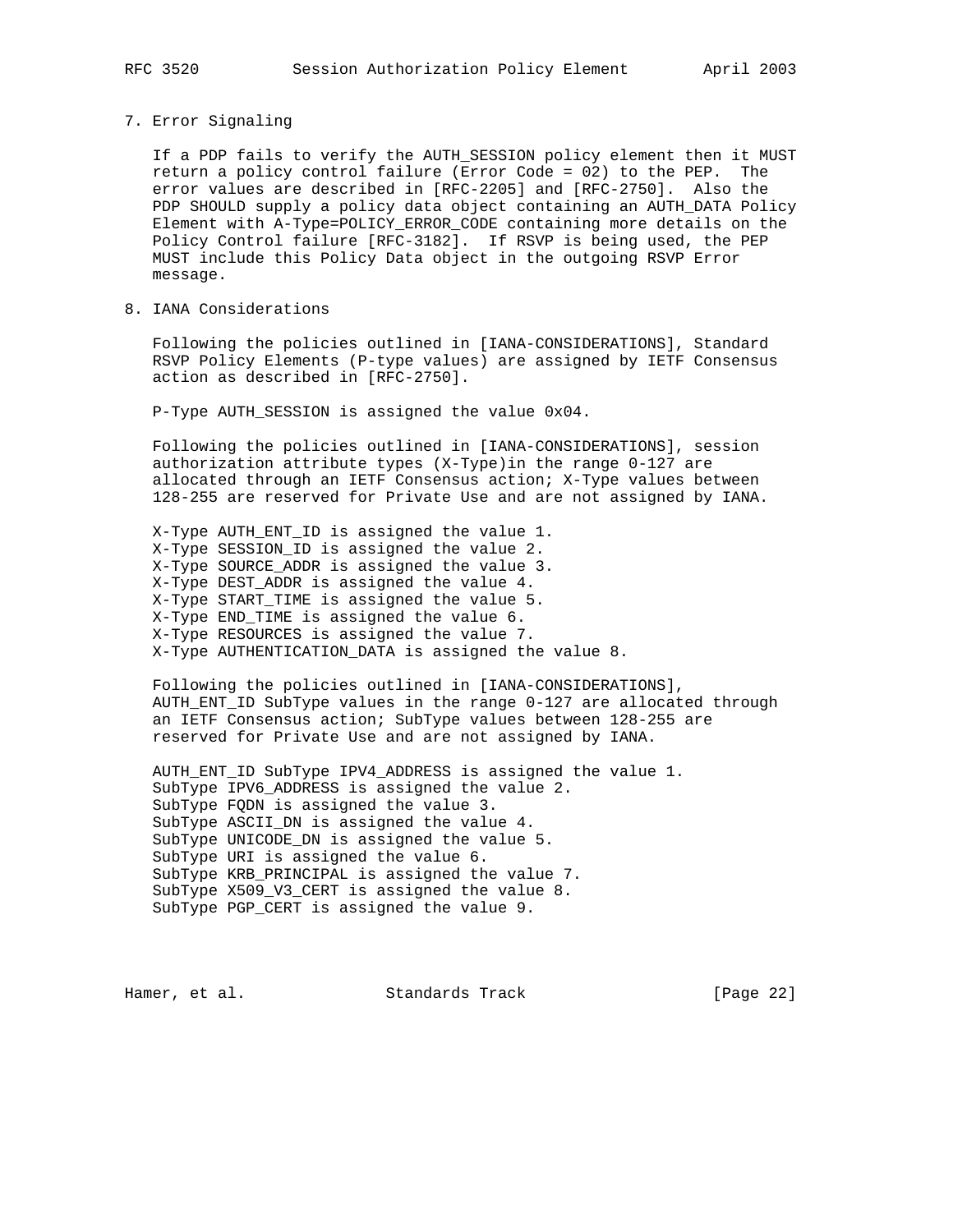Following the policies outlined in [IANA-CONSIDERATIONS], SOURCE\_ADDR SubType values in the range 0-127 are allocated through an IETF Consensus action; SubType values between 128-255 are reserved for Private Use and are not assigned by IANA.

 SOURCE\_ADDR SubType IPV4\_ADDRESS is assigned the value 1. SubType IPV6\_ADDRESS is assigned the value 2. SubType UDP\_PORT\_LIST is assigned the value 3. SubType TCP\_PORT\_LIST is assigned the value 4.

 Following the policies outlined in [IANA-CONSIDERATIONS], DEST\_ADDR SubType values in the range 0-127 are allocated through an IETF Consensus action; SubType values between 128-255 are reserved for Private Use and are not assigned by IANA.

 DEST\_ADDR SubType IPV4\_ADDRESS is assigned the value 1. SubType IPV6\_ADDRESS is assigned the value 2. SubType UDP\_PORT\_LIST is assigned the value 3. SubType TCP\_PORT\_LIST is assigned the value 4.

 Following the policies outlined in [IANA-CONSIDERATIONS], START\_TIME SubType values in the range 0-127 are allocated through an IETF Consensus action; SubType values between 128-255 are reserved for Private Use and are not assigned by IANA.

START\_TIME SubType NTP\_TIMESTAMP is assigned the value 1.

 Following the policies outlined in [IANA-CONSIDERATIONS], END\_TIME SubType values in the range 0-127 are allocated through an IETF Consensus action; SubType values between 128-255 are reserved for Private Use and are not assigned by IANA.

END\_TIME SubType NTP\_TIMESTAMP is assigned the value 1.

 Following the policies outlined in [IANA-CONSIDERATIONS], RESOURCES SubType values in the range 0-127 are allocated through an IETF Consensus action; SubType values between 128-255 are reserved for Private Use and are not assigned by IANA.

 RESOURCES SubType BANDWIDTH is assigned the value 1. SubType FLOW\_SPEC is assigned the value 2. SubType SDP is assigned the value 3. SubType DSCP is assigned the value 4.

Hamer, et al. Standards Track [Page 23]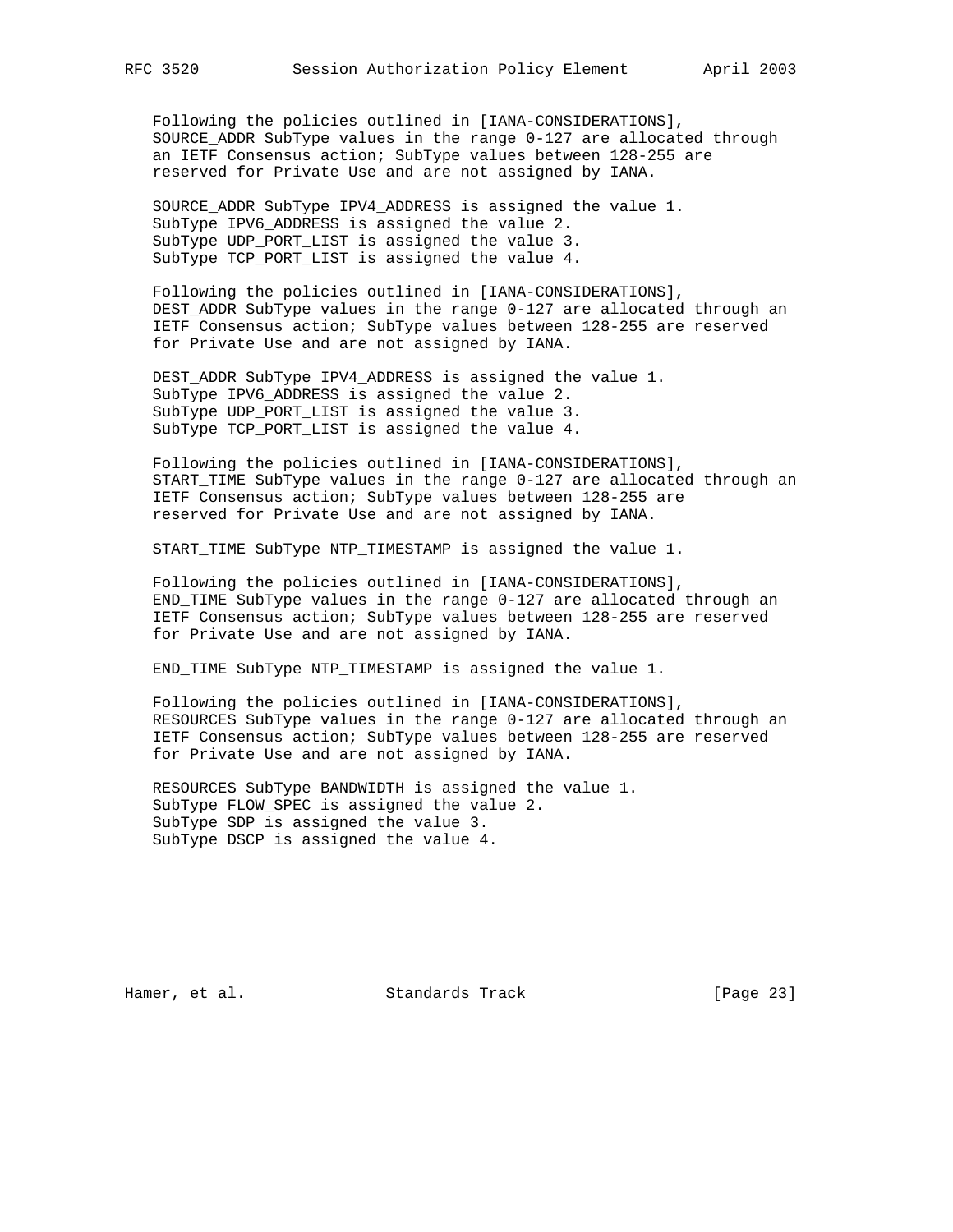### 9. Security Considerations

 The purpose of this document is to describe a mechanism for session authorization to prevent theft of service.

 Replay attacks MUST be prevented. In the non-associated model, the AUTH\_SESSION policy element MUST include a START\_TIME field and the Policy Servers MUST support NTP to ensure proper clock synchronization. Failure to ensure proper clock synchronization will allow replay attacks since the clocks of the different network entities may not be in-synch. The start time is used to verify that the request is not being replayed at a later time. In all other models, the SESSION\_ID is used by the Policy Server to ensure that the resource request successfully correlates with records of an authorized session. If a AUTH\_SESSION is replayed, it MUST be detected by the policy server (using internal algorithms) and the request MUST be rejected.

 To ensure that the integrity of the policy element is preserved in untrusted environments, the AUTHENTICATION\_DATA attribute MUST be included.

 In environments where shared symmetric keys are possible, they should be used in order to keep the AUTH\_SESSION policy element size to a strict minimum. This is especially true in wireless environments where the AUTH\_SESSION policy element is sent over-the-air. The shared symmetric keys authentication option MUST be supported by all AUTH\_SESSION implementations.

 If shared symmetric keys are not a valid option, the Kerberos authentication mechanism is reasonably well secured and efficient in terms of AUTH\_SESSION size. The AUTH\_SESSION only needs to contain the principal@realm name of the authorizing entity. This is much more efficient than the PKI authentication option.

 PKI authentication option provides a high level of security and good scalability, however it requires the presence of credentials in the AUTH\_SESSION policy element which impacts its size.

### 10. Acknowledgments

 We would like to thank Francois Audet, Don Wade, Hamid Syed, Kwok Ho Chan and many others for their valuable comments. Special thanks to Eric Rescorla who provided numerous comments and suggestions that improved this document.

 In addition, we would like to thank S. Yadav, et al., for their efforts on RFC 3182, as this document borrows from their work.

Hamer, et al. Standards Track [Page 24]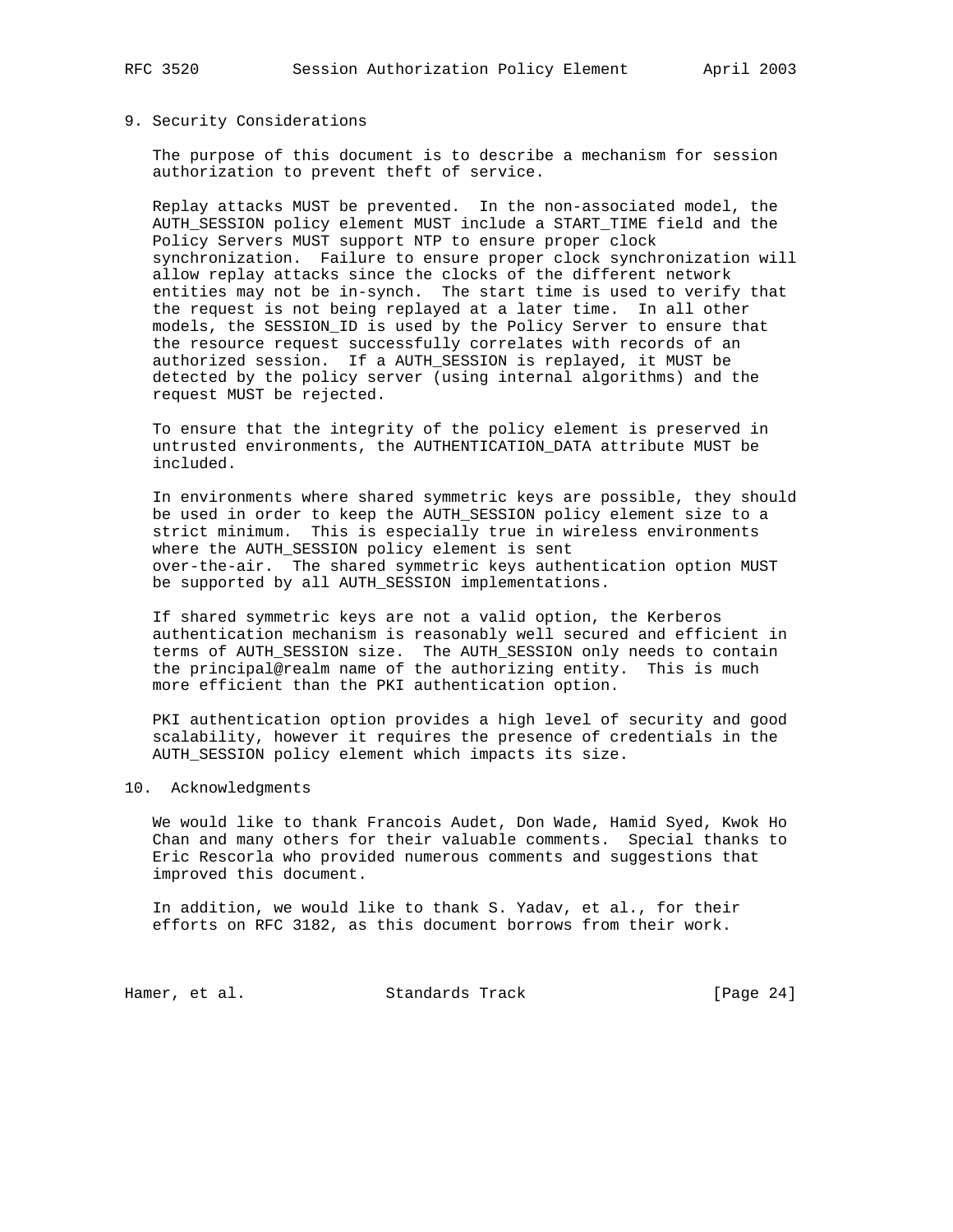| 11. Normative References |                                                                                                                                                                                  |           |
|--------------------------|----------------------------------------------------------------------------------------------------------------------------------------------------------------------------------|-----------|
| [ASCII]                  | Coded Character Set -- 7-Bit American Standard<br>Code for Information Interchange, ANSI X3.4-<br>1986.                                                                          |           |
| $[X.509-TTU]$            | ITU-T (formerly CCITT) Information technology<br>Open Systems Interconnection - The Directory:<br>Authentication Framework Recommendation X.509<br>ISO/IEC 9594-8                |           |
| $[RFC-1034]$             | Mockapetris, P., "Domain names - concepts and<br>facilities", STD 13, RFC 1034, November 1987.                                                                                   |           |
| $[RFC-1305]$             | Mills, D., "Network Time Protocol (Version 3)<br>Specification, Implementation, and Analysis",<br>RFC 1305, March 1992.                                                          |           |
| $[RFC-1321]$             | Rivest, R., "The MD5 Message-Digest Algorithm",<br>RFC 1321, April 1992.                                                                                                         |           |
| $[RFC-1510]$             | Kohl, J. and C. Neuman, "The Kerberos Network<br>Authentication Service (V5)", RFC 1510,<br>September 1993.                                                                      |           |
| [ $RFC-2104$ ]           | Krawczyk, H., Bellare, M. and R. Canetti,<br>"HMAC: Keyed-Hashing for Message<br>Authentication", RFC 2104, February 1997.                                                       |           |
| $[RFC-2119]$             | Bradner, S., "Key words for use in RFCs to<br>Indicate Requirement Levels", BCP 14, RFC 2119,<br>March 1997.                                                                     |           |
| [ $RFC-2205$ ]           | Braden, R., Ed., Zhang, L., Berson, S., Herzog,<br>S. and S. Jamin, "Resource ReSerVation Protocol<br>(RSVP) - Version 1 Functional Specification",<br>RFC 2205, September 1997. |           |
| [RFC-2209]               | Braden, R. and L. Zhang, "Resource ReSerVation<br>Protocol (RSVP) - Version 1 Message Processing<br>Rules", RFC 2209, September 1997.                                            |           |
| [RFC-2253]               | Wahl, M., Kille, S. and T. Howes, "UTF-8<br>String Representation of Distinguished Names",<br>RFC 2253, December 1997.                                                           |           |
| [ $RFC-2279$ ]           | Yergeau, F., "UTF-8, a transformation format of<br>ISO 10646", RFC 2279, January 1998.                                                                                           |           |
| Hamer, et al.            | Standards Track                                                                                                                                                                  | [Page 25] |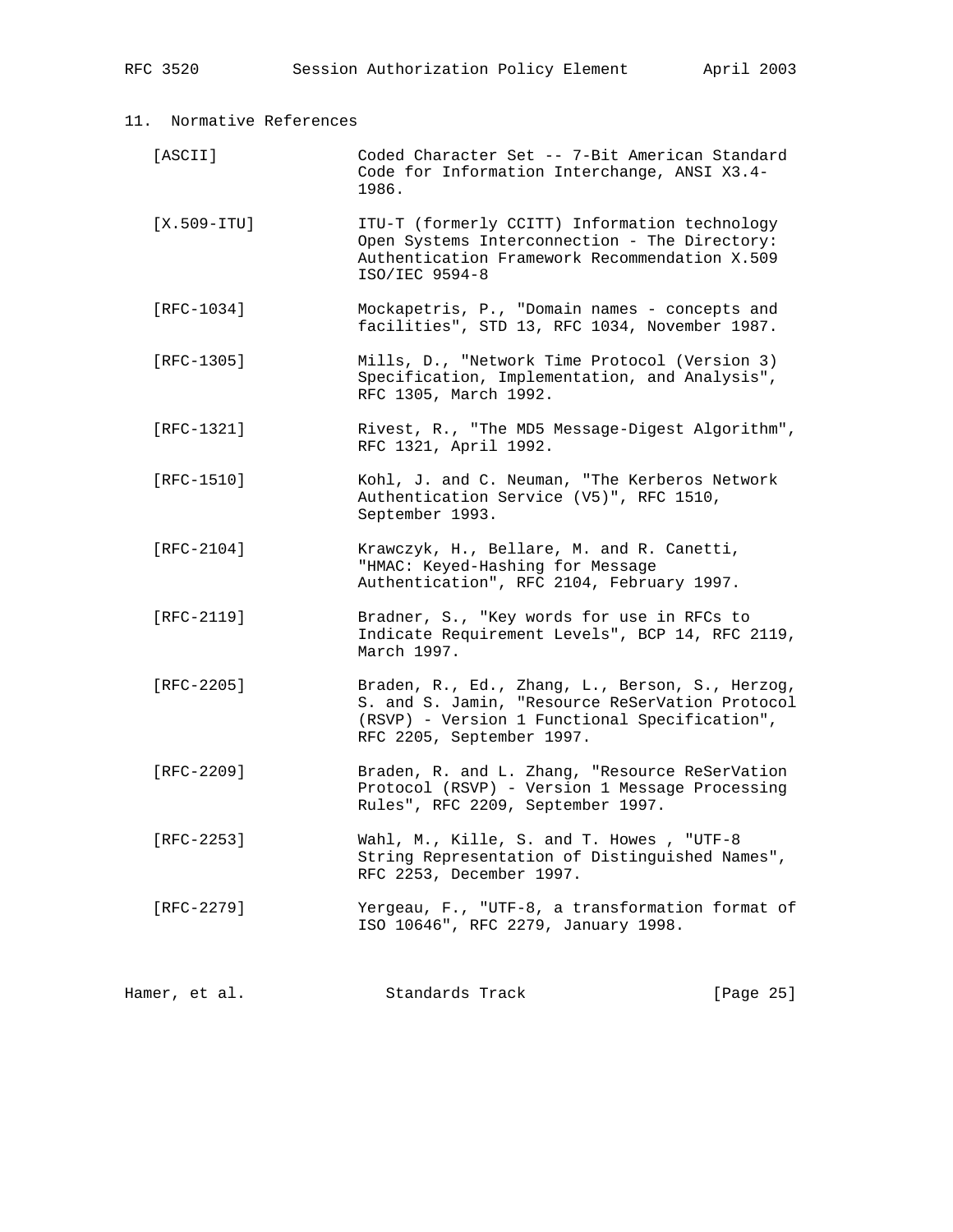| RFC 3520       | Session Authorization Policy Element April 2003                                                                                                                                   |
|----------------|-----------------------------------------------------------------------------------------------------------------------------------------------------------------------------------|
| [RFC-2327]     | Handley, M. and V. Jacobson, "SDP: Session<br>Description Protocol", RFC 2327, October 1998.                                                                                      |
| [ $RFC-2396$ ] | Berners-Lee, T., Fielding, R., Masinter, L.,<br>"Uniform Resource Identifiers (URI): Generic<br>Syntax", RFC 2396, August 1998.                                                   |
| [ $RFC-2440$ ] | Callas, J., Donnerhacke, L., Finney, H. and R.<br>Thayer, "OpenPGP Message Format", RFC 2440,<br>November 1998.                                                                   |
| $[RFC-2474]$   | Nichols, K., Blake, S., Baker, F. and D. Black,<br>"Definition of the Differentiated Services<br>Field (DS Field) in the IPv4 and IPv6 Headers",<br>RFC 2474, December 1998.      |
| $[RFC-2750]$   | Herzog, S., "RSVP Extensions for Policy<br>Control", RFC 2750, January 2000.                                                                                                      |
| [RFC-2753]     | Yavatkar, R., Pendarakis, D. and R. Guerin, "A<br>Framework for Policy-based Admission Control<br>RSVP", RFC 2753, January 2000.                                                  |
| [ $RFC-3182$ ] | Yadav, S., Yavatkar, R., Pabbati, R., Ford, P.,<br>Moore, T., Herzog, S. and R. Hess, "Identity<br>Representation for RSVP", RFC 3182, October<br>2001                            |
| [ $RFC-3280$ ] | Housley, R., Polk, W., Ford, W. and D. Solo,<br>"Internet X.509 Public Key Infrastructure<br>Certificate and Certificate Revocation List<br>(CRL) Profile", RFC 3280, April 2002. |
| [RFC-3369]     | Housley, R., "Cryptographic Message Syntax",<br>RFC 3369, August 2002.                                                                                                            |
| [RFC-3447]     | Jonsson, J. and B. Kaliski, "Public-Key<br>Cryptography Standards (PKCS) #1: RSA<br>Cryptography Specifications Version 2.1", RFC<br>3447, February 2003.                         |
| [ $RFC-3521$ ] | Hamer, L.-N., Gage, B. and H. Shieh, "Framework<br>for Session Setup with Media Authorization",<br>RFC 3521, April 2003.                                                          |
|                |                                                                                                                                                                                   |

| [Page 26] |
|-----------|
|           |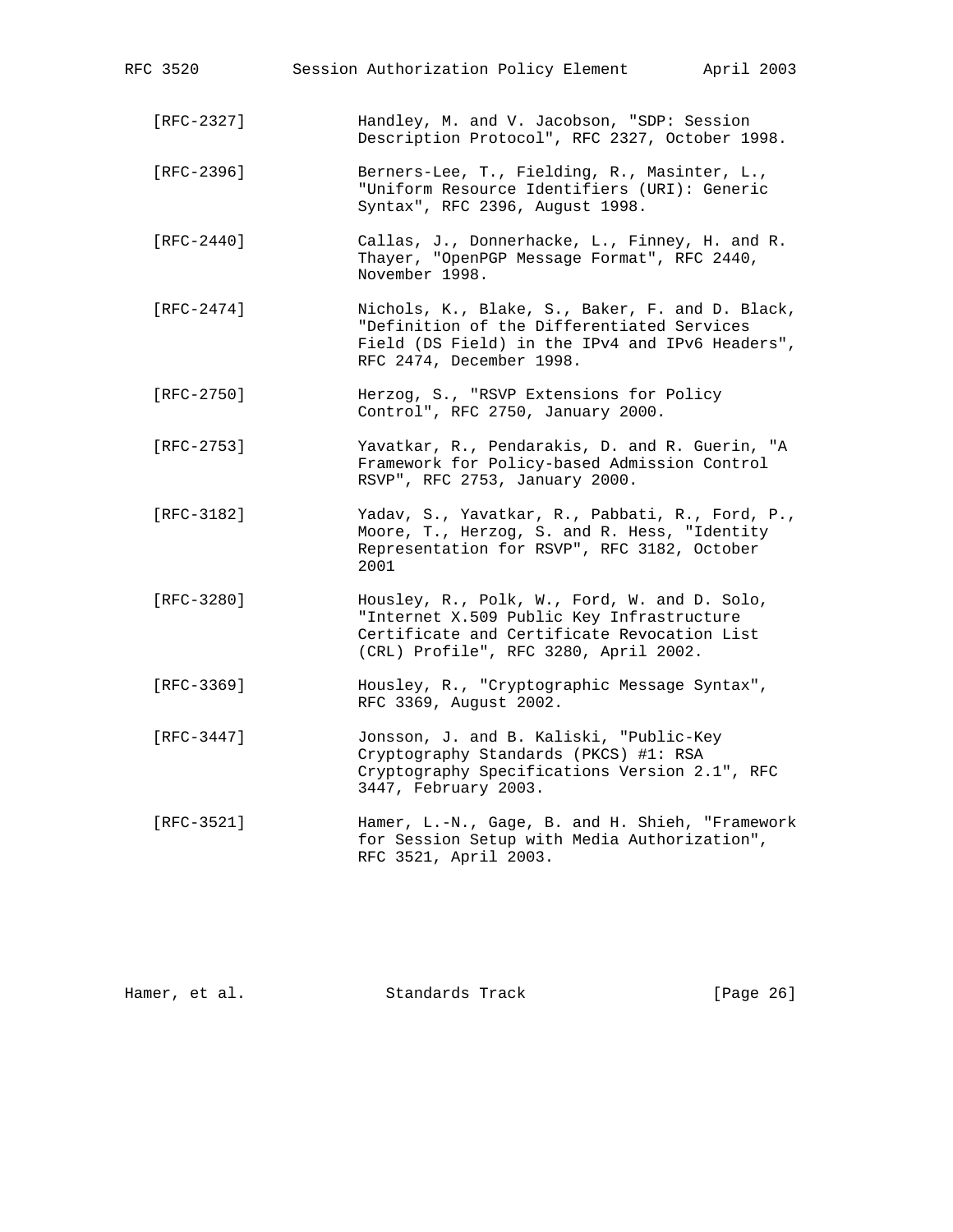12. Informative References

 [IANA-CONSIDERATIONS] Alvestrand, H. and T. Narten, "Guidelines for Writing an IANA Considerations Section in RFCs", BCP 26, RFC 2434, October 1998.

 [RFC-3261] Rosenberg, J., Schulzrinne, H., Camarillo, G., Johnston, A., Peterson, J., Sparks, R., Handley, M. and E. Schooler, "SIP: Session Initiation Protocol", RFC 3261, June 2002.

### 13. Intellectual Property Statement

 The IETF takes no position regarding the validity or scope of any intellectual property or other rights that might be claimed to pertain to the implementation or use of the technology described in this document or the extent to which any license under such rights might or might not be available; neither does it represent that it has made any effort to identify any such rights. Information on the IETF's procedures with respect to rights in standards-track and standards-related documentation can be found in BCP-11. Copies of claims of rights made available for publication and any assurances of licenses to be made available, or the result of an attempt made to obtain a general license or permission for the use of such proprietary rights by implementors or users of this specification can be obtained from the IETF Secretariat.

 The IETF invites any interested party to bring to its attention any copyrights, patents or patent applications, or other proprietary rights which may cover technology that may be required to practice this standard. Please address the information to the IETF Executive Director.

Hamer, et al. Standards Track [Page 27]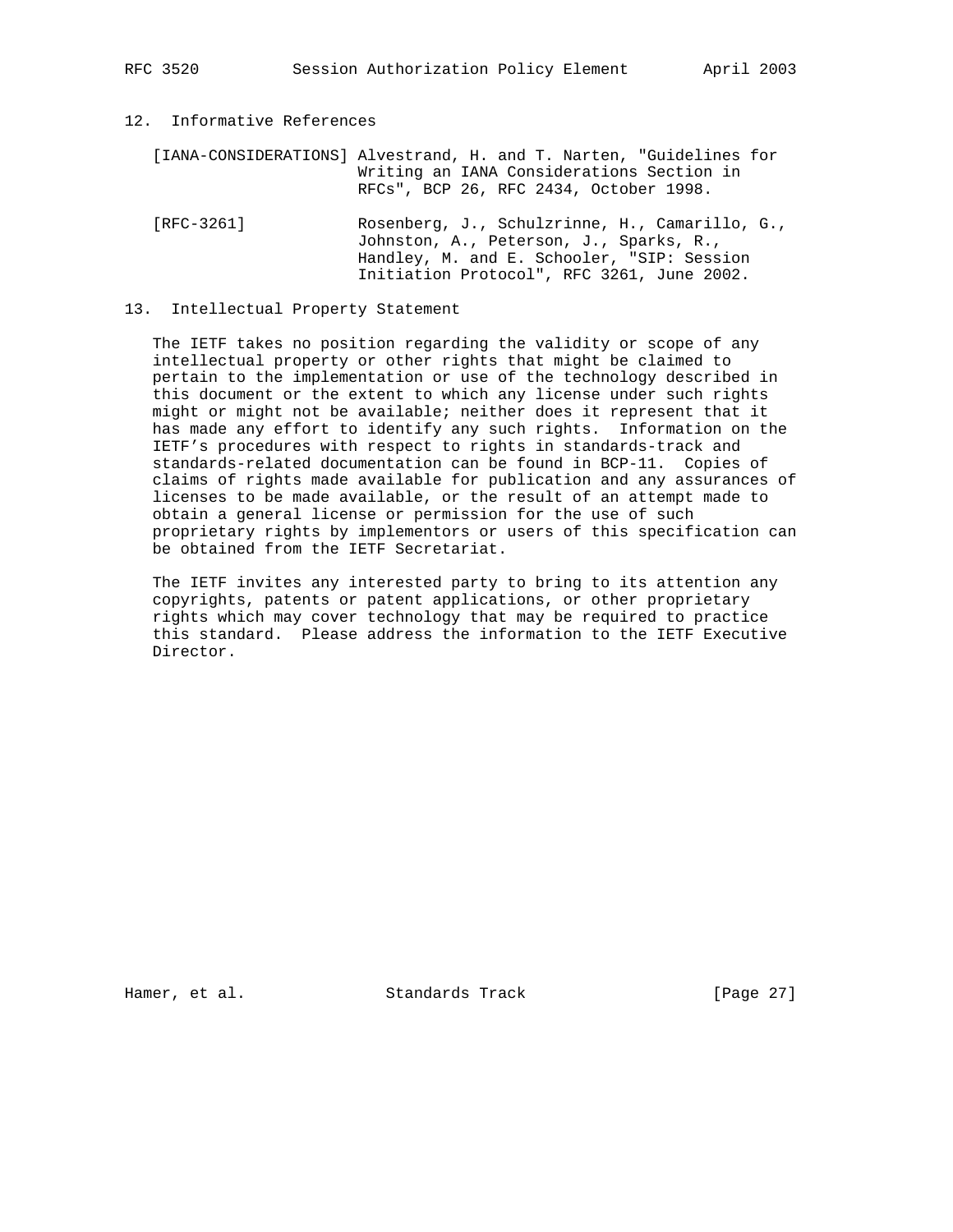14. Contributors

 Matt Broda Nortel Networks

EMail: mbroda@nortelnetworks.com

 Louis LeVay Nortel Networks

EMail: levay@nortelnetworks.com

 Dennis Beard Nortel Networks

EMail: beardd@nortelnetworks.com

 Lawrence Dobranski Nortel Networks

EMail: ldobran@nortelnetworks.com

Hamer, et al. Standards Track [Page 28]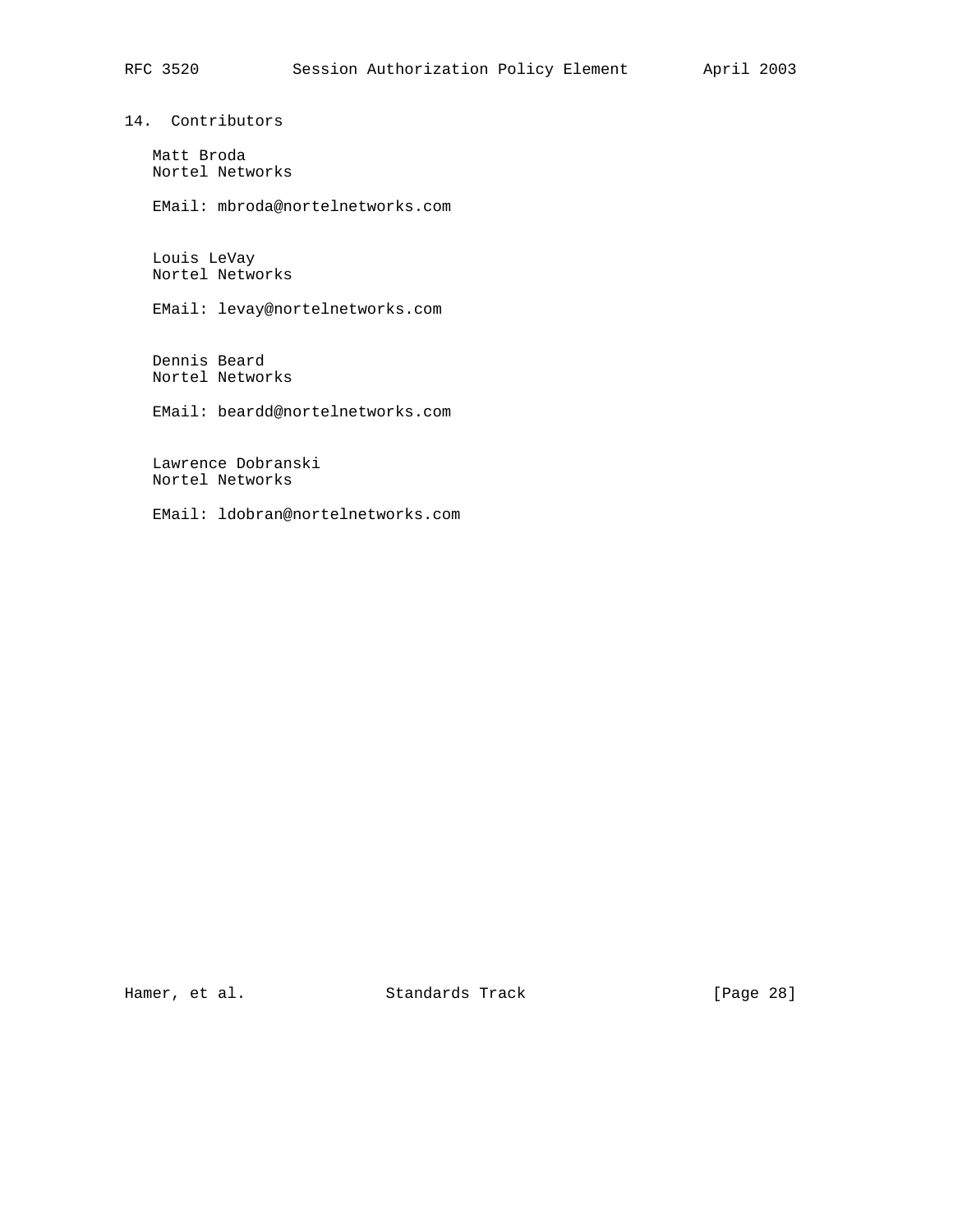15. Authors' Addresses Louis-Nicolas Hamer Nortel Networks PO Box 3511 Station C Ottawa, Ontario Canada K1Y 4H7 Phone: +1 613.768.3409 EMail: nhamer@nortelnetworks.com Brett Kosinski Invidi Technologies Edmonton, Alberta Canada T5J 3S4 EMail: brettk@invidi.com Bill Gage Nortel Networks PO Box 3511 Station C Ottawa, Ontario Canada K1Y 4H7 Phone: +1 613.763.4400 EMail: gageb@nortelnetworks.com Hugh Shieh AT&T Wireless 7277 164th Avenue NE Redmond, WA USA 98073-9761 Phone: +1 425.580.6898 EMail: hugh.shieh@attws.com

Hamer, et al. Standards Track [Page 29]